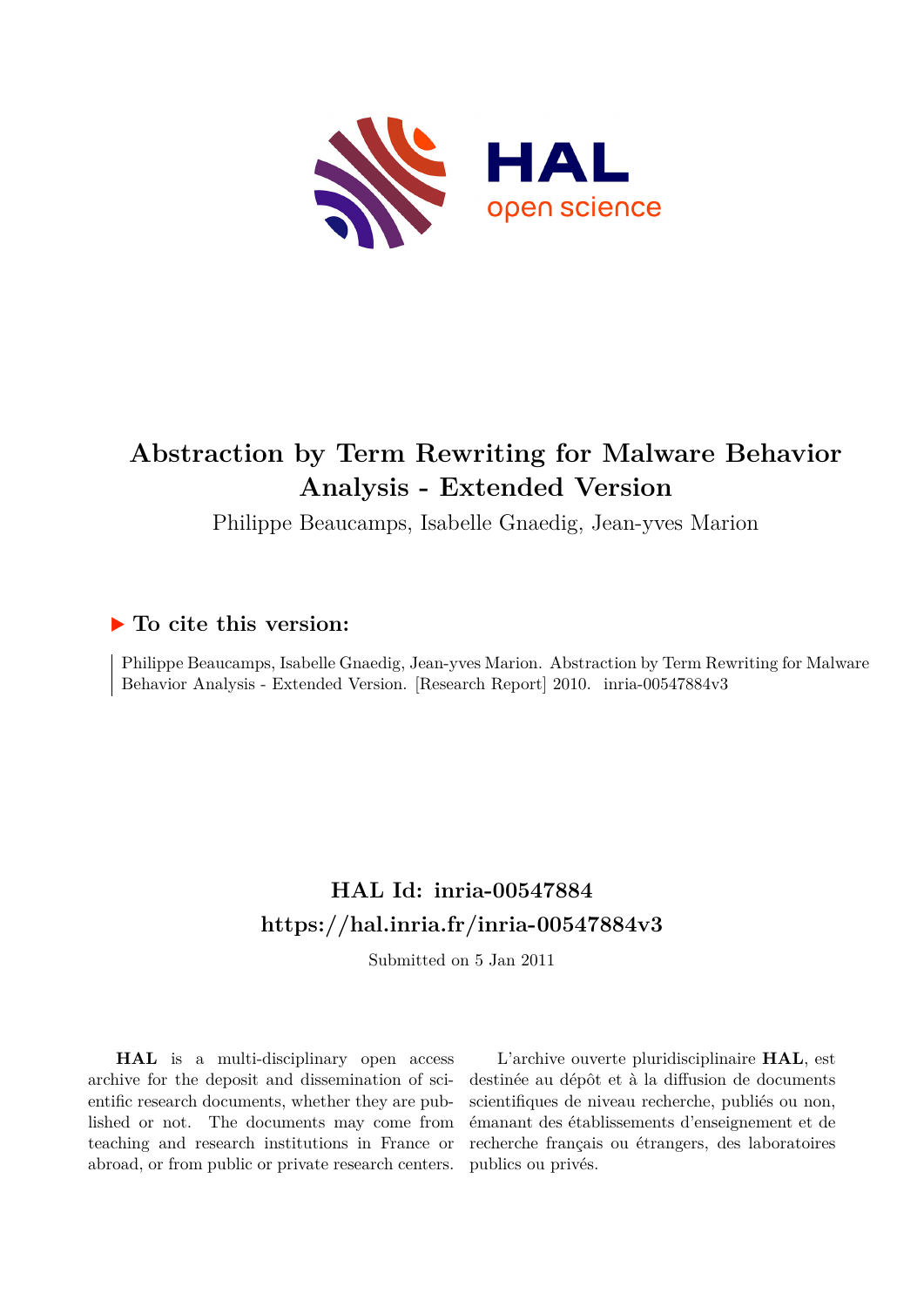# Abstraction by Term Rewriting for Malware Behavior Analysis – Extended Version –

Philippe Beaucamps, Isabelle Gnaedig, Jean-Yves Marion

INPL - INRIA Nancy Grand Est - Nancy-Université - LORIA Campus Scientifique - BP 239 F54506 Vandoeuvre-lès-Nancy Cedex, France

Email: {Philippe.Beaucamps, Isabelle.Gnaedig, Jean-Yves.Marion}@loria.fr

Abstract. We propose a formal approach for behavioral analysis of programs based on dynamic analysis. It works by abstracting execution traces with respect to given behavior patterns in order to produce a high level representation of a program behavior and then, by comparing this abstract form to signatures defining reference abstract malicious behaviors. Abstraction is performed by term rewriting using rules on terms with variables, which enables to handle the data used by behavior functionalities. This technique allows us to deal with interleaved behaviors. Successfully applied to malware detection, it allows us in particular to model and detect information leak.

## 1 Introduction

Several approaches may be combined to analyze the behavior of a program. In a runtime approach, a program is executed without control and a trace of the execution is built by capturing data of interest. As a result, part of the program behavior remains unknown. In a static approach, the program code is analyzed without being executed. With this approach, a more exhaustive representation of the program can be constructed.

However, when we try to analyze a binary code, which is nowadays practically always the case in malware detection, the program semantics is not available. So it is not possible to directly perform usual static analysis. Determining the program semantics is an intractable problem, for two main reasons. First, there are indirect jumps, like the jmp eax instruction which jumps to the value pointed by the x86-register eax. Second, a program may use complex code protection, for example by dynamically modifying its code.

In a dynamic approach, the program is executed and its execution is controlled, allowing to bypass some shortcomings of static analysis and to expand code coverage. Thus, in order to compute a representation of the program behavior as complete as possible, defined as its set of execution traces, one may consider combining both static and dynamic approaches.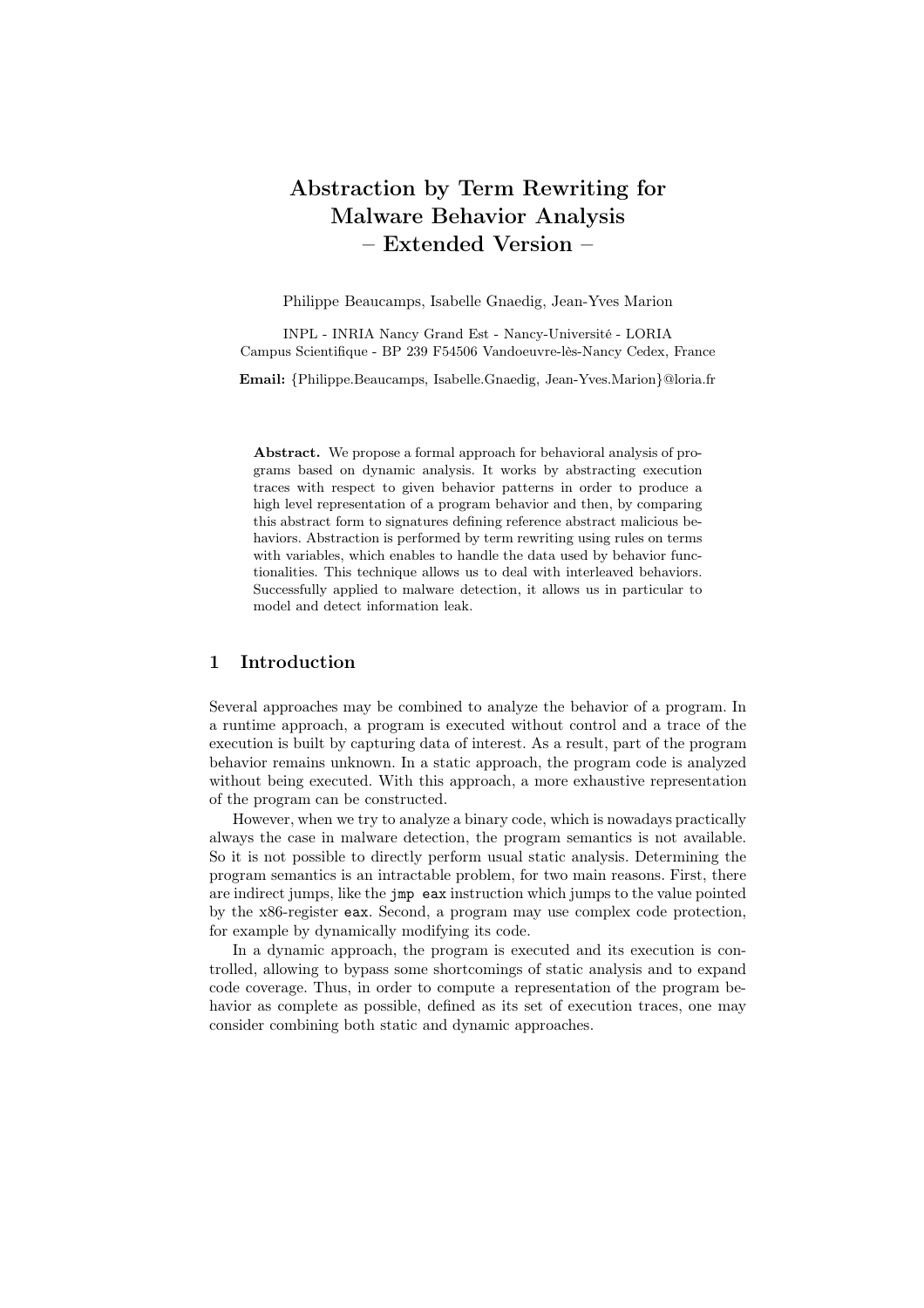Behavior analysis was introduced by Cohen's seminal work [4] to detect malware and in particular unknown malware. In general, a behavior is described by a sequence of system calls and recognition is based on finite state automata [11,14,13]. This approach is quite limited, which motivated some recent works. In [8], the authors use attribute automata, at the price of an exponential time complexity detection. Model-checking is used in [3,9,15] to track data. But none of these works considers functional polymorphism. Moreover they do not tackle either the problem of constructing a high-level view of a program behavior, which limits their applicability. In [12], functional polymorphism is considered by preprocessing execution traces and transforming them into a high-level representation capturing their semantic meaning. But as this approach deals with the execution trace being observed, it analyzes a single behavior at a time.

In this paper, we propose an approach allowing program analysis by abstracting behavior components in program traces. Rather than working on single traces, we consider unbounded sets of traces, that may come, as said previously, from runtime analysis or from static or dynamic analysis. Thus the constructed representation of a program behavior is more complete than we could do with a single trace.

This abstraction amounts to identifying a set of known functionalities described by behavior patterns, and to rewriting these behavior patterns into abstract functionality symbols. The abstract form of an execution trace is thus defined in terms of these functionalities and not anymore in terms of observed actions, which are low-level and thus less reliable. This allows us to deal with the problem of functional polymorphism. Then, we can detect in linear time whether a program exhibits a given behavior. Finally, our formalism is particularly adapted to the protection against generic threats like the leak of sensitive information.

This abstraction can be used in two scenarios:

- Detection of malicious behaviors: the signature of a malicious behavior is expressed in terms of abstract functionalities, making it implementation independent and appropriate to detect current and future variants of this behavior. Given some program, we then assess whether one of its execution traces exhibits a sequence of known functionalities, in a way specific to one of the predefined malicious behaviors.
- Analysis of suspicious programs: abstraction provides a simple and highlevel representation of a program behavior, which is more suitable than the original traces for manual analysis, or for analysis of behavioral similarity with other malware, etc.

*Road map* We want to recognize particular malicious behaviors and to be resilient to mutations in the way these behaviors are realized. Such mutations may come from variant creation or simply from obfuscation or packing techniques, etc.

Therefore, we define a set of functionalities that compose behaviors to recognize. We express a functionality in terms of elementary actions by a logic formula describing how the functionality is realized. For example, we may define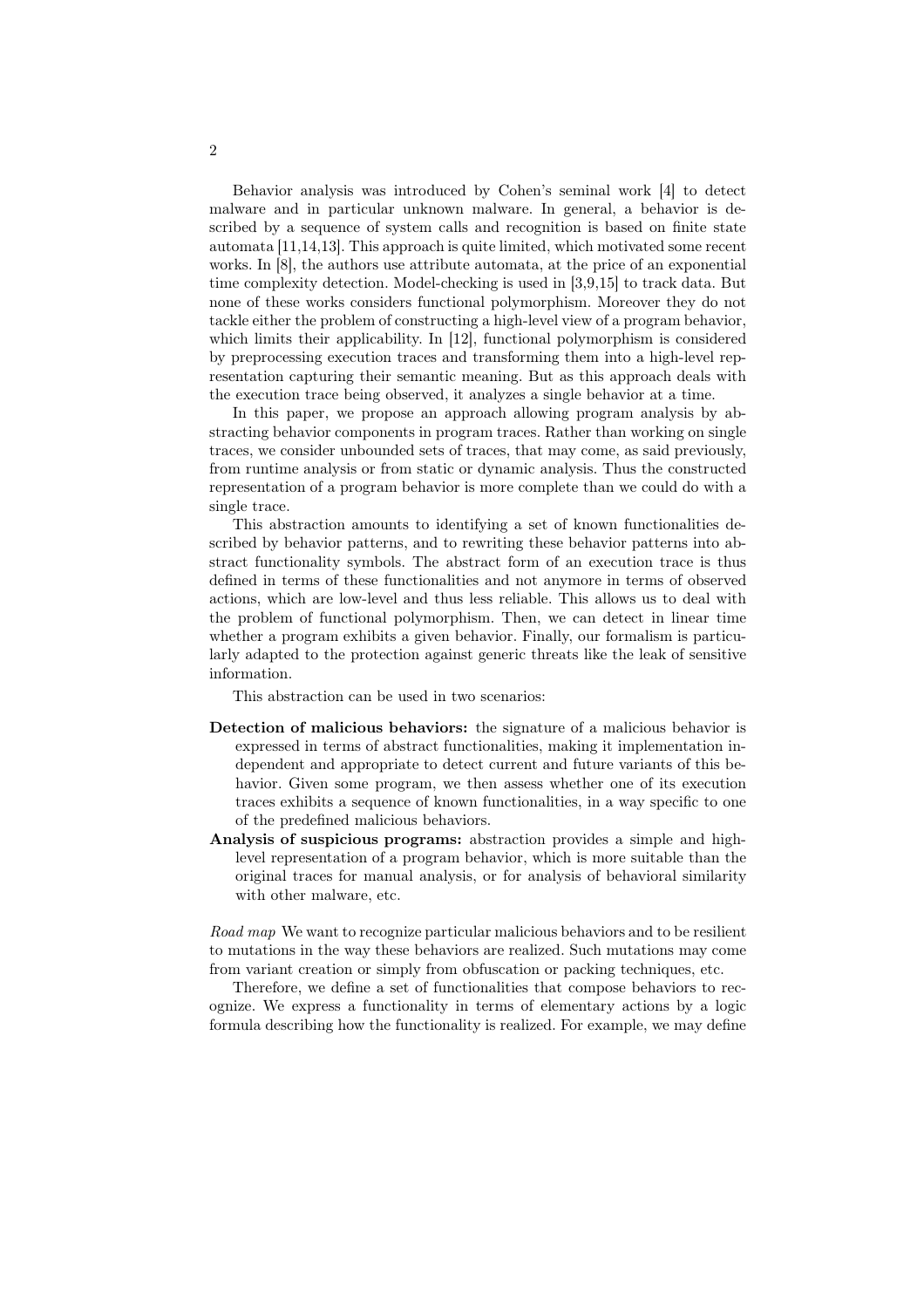the functionality of capturing keystrokes by the formula:

 $\varphi_{kb\, capture} := \exists x. \, Register RawInput Devices$  (GENERIC KBD, SINK)  $\wedge$  $\top U GetRawInputData(x, \text{INPUT})$ 

with two elementary actions  $Register RawInputDevices$  and  $GetRawInput$  $Data$ , where GENERIC KBD, SINK and INPUT are particular constants that guarantee that keyboard events are indeed captured. Similarly, we may define the functionality of writing to a file by the formula:  $\varphi_{write\ file} := \exists x, y \ fwrite(x, y)$ .

Moreover, a functionality, and by extension a behavior, may be realized in several ways. In our example, the functionality of capturing keystrokes may also be realized by the action  $GetAsyncKeyState$  and thus we complete the formula  $\varphi_{kb\,caature}$  by adding a disjunction with  $\exists x. GetAsyncKeyState(x)$ .

Then, we can directly express a malicious behavior in terms of the functionalities instead of elementary actions. Here, it is  $\varphi_{kb\, capture}$  followed by  $\varphi_{write\ file}.$ 

Now, when monitoring a program, an execution trace is captured, representing a sequence of elementary actions. For instance, we may observe the following trace:

#### $t = RegisterRawInputDevices$  (GENERIC KBD, SINK) · fopen  $(1, 2)$ ·  $GetRawInputData(3, \text{INDUT}) \cdot fwrite(1, 3)$ .

The trace  $t$  is analyzed in terms of functionalities. A subtrace of  $t$  validates the formula  $\varphi_{kb\, capture}$  and therefore carries out the functionality of capturing keystrokes. Similarly, a subtrace of t validates the formula  $\varphi_{write\ file}$  and therefore carries out the functionality of writing to a file.

Moreover, these functionalities are not malicious in themselves but their combination is. This combination can be seen as a component of a reference malicious behavior  $M$ . Thus, we are able to detect a malicious behavior by identifying in a trace combinations of the functionalities composing the behavior. In our example, t is malicious, not because it separately validates  $\varphi_{kb\,capture}$  and  $\varphi_{write\, file}$ , but because it validates the combination of both functionalities in the order  $\varphi_{kb\,capture}$  followed by  $\varphi_{write\, file}.$ 

Detection of a behavior is therefore performed on traces abstracted at the level of functionalities, that is at a higher level than the level of elementary actions. To that end, we represent functionalities by abstract symbols in a set  $\Gamma$ and we define a behavior on Γ. We then need to define an abstraction relation  $R_{\alpha}$ transforming a raw trace into an abstract trace on  $\Gamma$ . This relation is defined with a rewriting system whose left-hand sides of rules precisely identify occurrences of functionalities. A trace t then exhibits the behavior  $M$  if its abstract form contains an occurrence of M:

$$
\exists u \in M, R_{\alpha}(t) = t' \cdot u \cdot t''.
$$

For instance, using the previous functionalities, we associate a unary function symbol  $\lambda_{kb\,canture}$  in  $\Gamma$  to the keystroke capture functionality  $\varphi_{kb\,caature}$  and a binary function symbol  $\lambda_{write\ file}$  in  $\Gamma$  to the file write functionality  $\varphi_{write\ file}$ .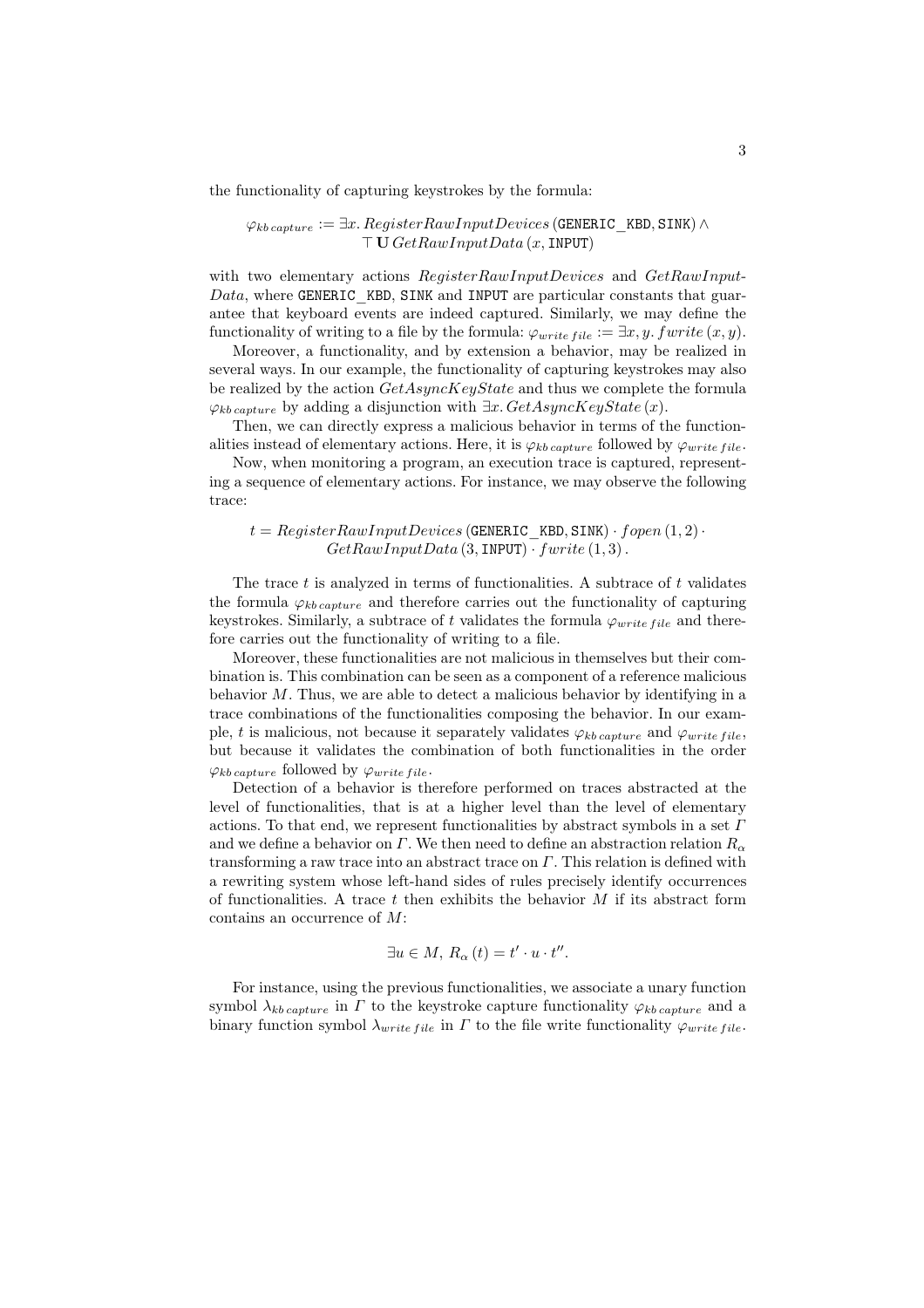We then define the information leak behavior by the set of terms:

$$
\{t \mid \exists x, y, t', t = \lambda_{kb\ capture}(x) \cdot t' \cdot \lambda_{write\ file}(y, x)\}.
$$

Note the importance of parameters of abstraction symbols to describe the data they manipulate.

*Previous works* In [2], we already proposed to abstract program trace languages with respect to behavior patterns, for detection and analysis. But patterns were defined by string rewriting systems, which did not allow the described actions to have parameters. Moreover abstraction rules replaced identified patterns by abstraction symbols in the original trace, precluding a further detection of patterns interleaved with the rewritten ones.

For instance, a behavior pattern identifying a sequence  $a \cdot b$  was associated to the string rewriting system rewriting any string  $a \cdot u \cdot b$  into  $\lambda$ . So, when defining a new behavior pattern by the sequence  $c \cdot d$  associated to a symbol  $\lambda'$ , the trace  $a \cdot c \cdot d \cdot b$  was abstracted either into  $\lambda$ , or into  $\lambda'$ , but never into  $\lambda \cdot \lambda'$  or  $\lambda' \cdot \lambda$ .

The goal of this paper is then to propose a new formalism which would allow:

- to account for interleaved behavior patterns, in order to rewrite for instance  $a \cdot c \cdot d \cdot b$  into  $\lambda \cdot \lambda'$ ;
- to express data constraints on action parameters, for instance by requiring that actions  $c$  and  $d$  use the same object;
- to give parameters to behavior patterns themselves in order to analyze the dataflow in abstracted traces.

Another main difference with the previous result [2] is that we now can detect information leaks i.e., we can prevent unauthorized disclosure or modifications of information. Indeed, the technique we propose here allows us to dynamically track some data flow, as we just saw it. Here again, our point of view is that dynamic analysis may be complementary to static analysis and formal methods. Although verification is now applied to critical modules of systems, using test methods, model-checking, or formal proofs, which is necessary to obtain trusted systems with fine grained compartmentalization, this is not sufficient to produce flawless software. So it is still necessary to enforce security policy at runtime. Of course, dynamic analysis at runtime is costly – see for example SeLinux [7] which implements mandatory access control on Linux – but we should pay the price of security, as suggested by Tanenbaum [16].

#### 2 Background

**Term Algebras** Let  $S = \{TRACE, ACTION, DATA\}$  be a set of sorts and  $\mathcal{F} = \mathcal{F}_t \cup \mathcal{F}_a \cup \mathcal{F}_d$  be an S-sorted signature, where  $\mathcal{F}_t$ ,  $\mathcal{F}_a$ ,  $\mathcal{F}_d$  are mutually distinct and:

 $-\mathcal{F}_t = \{\epsilon, \cdot\}$  is the set of the trace constructors;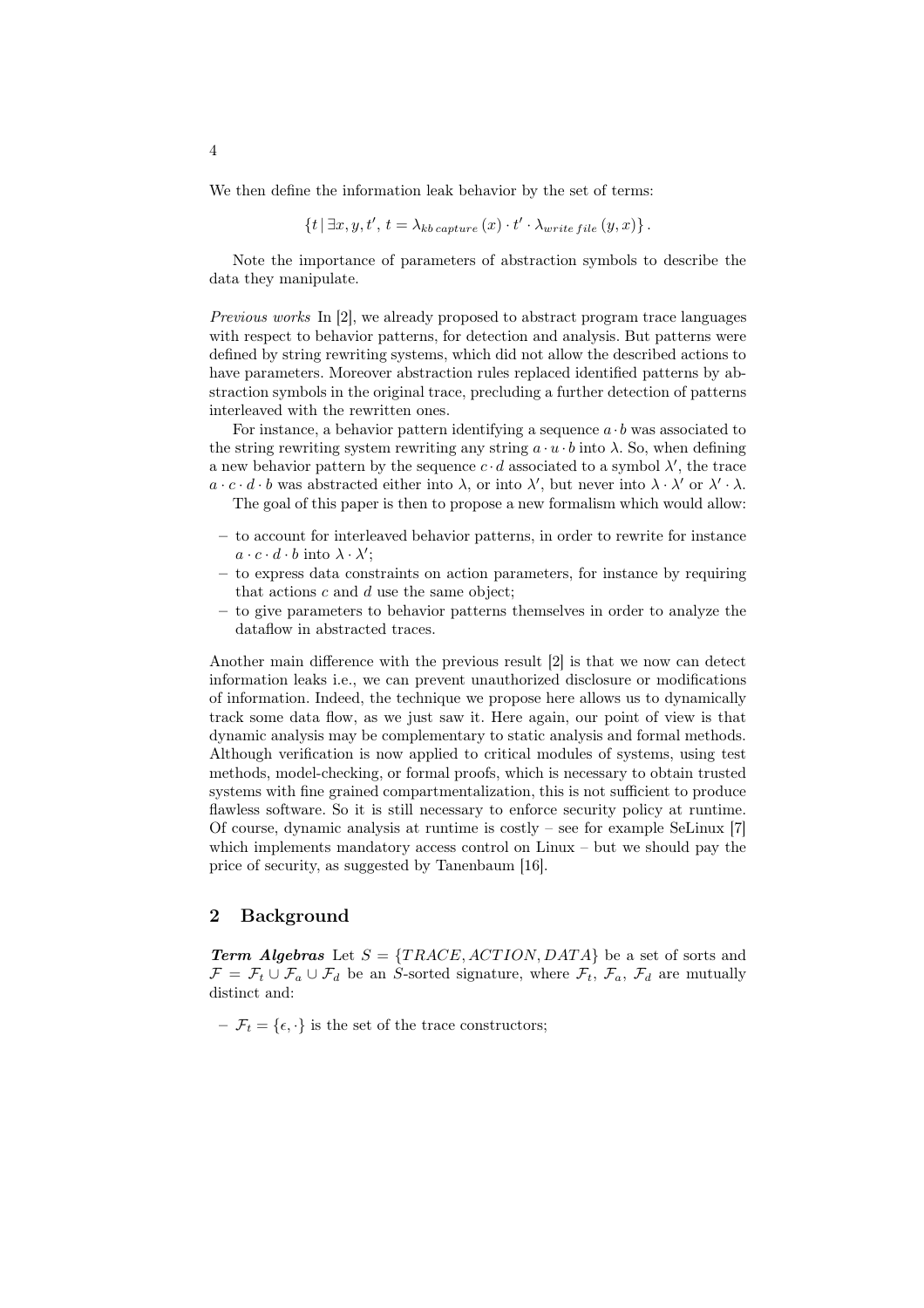- $-\mathcal{F}_a$  is a finite set of function symbols or constants, with signature  $DATA^n \rightarrow$  $ACTION, n \in \mathbb{N}$ , describing actions;
- $\mathcal{F}_d$  is a finite set of constants of type DATA, describing data.

We distinguish the sort  $ACTION$  from the sort  $TRACE$ . However, for a sake of readability, we may denote by a the trace  $\cdot(a, \epsilon)$ , for some action a. Similarly, we use the  $\cdot$  symbol with infix notation and right associativity, and  $\epsilon$  is understood when the context is unambiguous. For instance, if a, b, c are actions,  $a \cdot b \cdot c$ denotes the trace  $\cdot (a, \cdot (b, \cdot (c, \epsilon)))$ .

We denote by  $T(\mathcal{F}, X)$  *the set of S-sorted terms* over a set X of S-sorted variables. For any sort  $s \in S$ , we denote by  $T_s(\mathcal{F}, X)$  *the restriction* of  $T(\mathcal{F}, X)$ to terms of sort s and we denote by  $X_s$  the subset of variables of X of sort s.

If  $f \in \mathcal{F}$  is a symbol of arity  $n \in \mathbb{N}$ , we denote by  $f(\overline{x})$  a term  $f(x_1, \ldots, x_n)$ , where  $x_1, \ldots, x_n$  are variables.

Substitutions are defined as usual (see appendix). By convention, we denote by to or by  $\sigma(t)$  the application of a substitution  $\sigma$  to a term  $t \in T(\mathcal{F}, X)$  and by  $L\sigma$  the application of  $\sigma$  to a set of terms  $L \subseteq T(\mathcal{F}, X)$ . The *set of ground* substitutions over  $X$  is denoted by  $Subst_X$ .

We partition  $\mathcal{F}_a$  in a set  $\Sigma$  of symbols denoting concrete actions and a set  $\Gamma$ of symbols denoting abstract actions identifying functionalities to be abstracted. When considering purely concrete (resp. abstract) terms, we use the notation  $\mathcal{F}_{\Sigma} = \mathcal{F} \setminus \Gamma$  (resp.  $\mathcal{F}_{\Gamma} = \mathcal{F} \setminus \Sigma$ ).

We define in a natural way *the concatenation* and *the projection* of traces or sets of traces, with the notation  $t \cdot t'$  for the concatenation of traces t and  $t'$ , and the notations  $t|_{\Sigma'}$  or  $\pi_{\Sigma'}(t)$  for the projection of a trace t on an alphabet  $\Sigma' \subseteq \Sigma \cup \Gamma$  (see appendix).

**Program Behavior** The representation of a program is chosen to be its set of traces. When executing a program, the captured data is represented on the alphabets  $\Sigma$  and  $\mathcal{F}_d$ . In this paper, we consider that the captured data is the library calls along with their arguments.  $\Sigma$  therefore represents the finite set of library calls, while constants from  $\mathcal{F}_d$  identify the arguments and the return values of these calls. A *program execution trace* then consists of a sequence of library calls and is defined by a term of  $T_{TRACE}(\mathcal{F}_{\Sigma})$ . A *program behavior* is defined by the set of its execution traces, that is a possibly infinite set of traces of  $T_{TRACE}(\mathcal{F}_{\Sigma})$ . For instance, the term  $fopen(1,2)$  furrite  $(1,3)$  represents the execution trace of the file open call  $fopen(1,2)$  followed by the file write call fwrite (1, 3), where  $1 \in \mathcal{F}_d$  identifies the file handle returned by the first call,  $2 \in \mathcal{F}_d$  identifies the file path and  $3 \in \mathcal{F}_d$  identifies the written data.

First-Order LTL (FOLTL) Temporal Logic We consider an adaptation of the LTL temporal logic (see Appendix A.2), where atomic predicates are terms and may have variables. This corresponds to the subset of the First-Order Linear Temporal Logic defined in [10], without the equality predicate. More precisely, let X be a set of variables of sort DATA and  $AP = T_{ACTION}(\mathcal{F}_{\Sigma}, X)$  be the set of atomic propositions.

An *FOLTL formula* is defined as follows: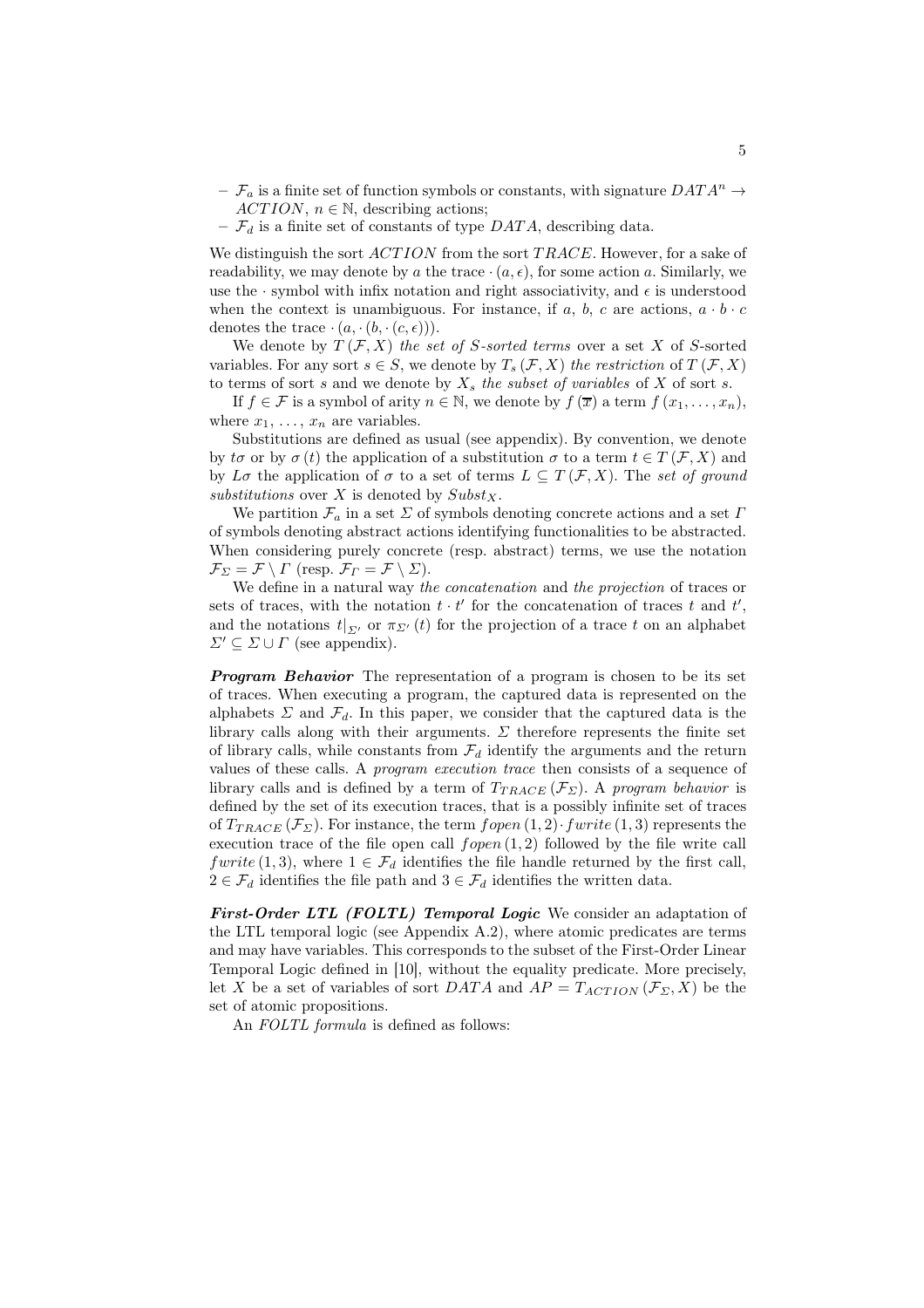- If  $\varphi$  is an LTL formula, then  $\varphi$  is an FOLTL formula;
- If  $\varphi$  is an FOLTL formula and  $Y \subseteq X$  is a set of variables, then:  $\exists Y \varphi$  and  $\forall Y \varphi$  are FOLTL formulas, where as usual:  $\forall Y \varphi \equiv \neg \exists Y \neg \varphi$ .

We say that an FOLTL formula is *closed* when it has no free variable i.e., every variable is bound by a quantifier.

Let  $Y \subseteq X$  be a set of variables of sort  $DATA$  and  $\sigma \in Subst_Y$  be a ground substitution over Y. The *application of*  $\sigma$  to an FOLTL formula  $\varphi$  is naturally defined by the formula  $\varphi \sigma$  where any free variable x in  $\varphi$  which is in Y has been replaced by its value  $\sigma(x)$ .

As with LTL, a formula is *validated* on infinite sequences of sets of atomic predicates, denoted by  $\xi = (a_0, a_1, \ldots) \in (2^{AP})^{\omega}$ .  $\xi \models \varphi$  ( $\xi$  validates  $\varphi$ ) is defined in the same way as for the LTL logic, with the additional rule:  $\xi \models \exists Y \phi$ iff there exists a substitution  $\sigma \in Subst_Y$  such that  $\xi \models \varphi \sigma$ .

In our context, a formula is validated over traces of  $T_{TRACE}(\mathcal{F}_{\Sigma})$  identified with sequences of singleton sets of atomic predicates. A finite trace  $t =$  $a_0 \cdots a_n$  is identified with the infinite sequence of sets of atomic predicates  $(\{a_0\},\ldots,\{a_n\},\{\},\{\},\ldots)$ , and t validates  $\varphi$ , denoted by  $t \models \varphi$ , iff  $(\{a_0\},\ldots,\{a_n\},\{\},\{\},\ldots)$  ${a_n}, {}, {}, {}, \ldots) \models \varphi.$ 

Notation  $\varphi_1 \odot \varphi_2$  will stand for  $\varphi_1 \wedge \mathbf{X} \varphi_2$ . For examples, see the appendix.

Tree Automata and Tree Transducers Tree automata and tree transducers are defined as usual (see appendix and [5]). A tree language is regular if it is recognized by some tree automaton and a binary relation is rational if it is realized by some tree transducer.

## 3 Trace Abstraction

The problem under study can be formalized in the following way. First, we define a set  ${B_i}$  of behavior patterns, where each behavior pattern represents a (possibly infinite) set of terms from  $T_{TRACE}(\mathcal{F}_{\Sigma})$ . Second, we need to define an abstraction relation  $R_{\alpha}$  allowing to schematize a trace by recognizing behavior patterns from  ${B_i}$  in that trace. Finally, given some program p coming with either a finite set  $L$  of traces (runtime analysis or simulation scenarios) or an infinite set  $L$  of traces (static analysis scenario, for instance by using the control flow graph), we examine the following problems:

- Detection problem: we define  $M$  as an abstract malicious behavior represented by a set of terms from  $T_{TRACE}(\mathcal{F}_\Gamma)$ . We then consider that p is infected by M iff  $R_{\alpha}(L) \cap M \neq \emptyset$ . Our goal is to find an effective and efficient method deciding whether  $p$  is infected by  $M$  or not.
- **Analysis problem:** we compute a representation of  $R_{\alpha}(L)$  which is an abstract, simple and high-level description of the program behavior, which may therefore be used in manual analysis, behavioral similarity analysis, etc.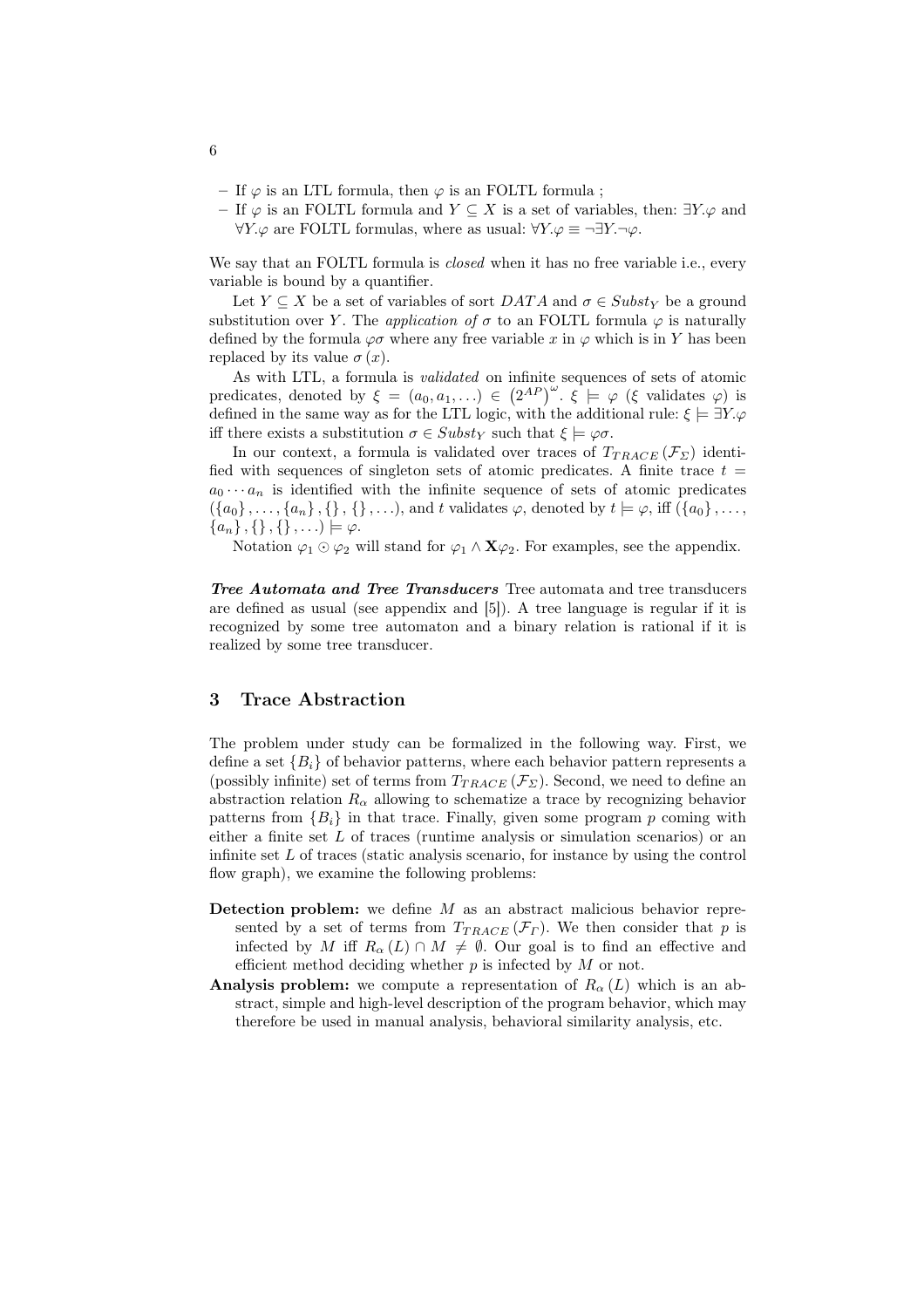#### 3.1 Behavior Patterns

A behavior pattern describes a functionality we want to recognize in a program trace, for instance: writing to system files, sending a mail or pinging a remote host. Such a functionality can be realized in different ways: by using different system calls, different library calls, different programming languages, etc.

We describe a functionality by an FOLTL formula, such that traces validating this formula are traces carrying out the functionality.

*Example 1.* Let's consider the functionality of sending a ping. One way of realizing it consists in calling the socket function with the particular parameter IPPROTO ICMP and then in calling the *sendto* function with the particular parameter ICMP\_ECHOREQ describing the data to be sent. Between these two calls, the socket should not have been freed or reallocated. This is described by the FOLTL formula:  $\exists x, y$ . socket $(x, \alpha) \wedge (\neg \text{closesocket}(x) \mathbf{U} \text{sendto}(x, \beta, y) \wedge$  $X\varphi_{end}$ , where constants  $\alpha$  and  $\beta$  in  $\mathcal{F}_d$  identify parameters IPPROTO ICMP and ICMP\_ECHOREQ, the first parameter of socket is the created socket and the second parameter is the network protocol, the first parameter of sendto is the used socket, the second parameter is the sent data and the third parameter is the target, and the unique parameter of *closesocket* is the freed socket.

Formula  $\varphi_{end}$  is a special formula defined by  $\varphi_{end} := \wedge$  $a \in T_{ACTION}(\mathcal{F}_{\Sigma})$  $\neg a$ , which

indicates the end of the trace. This guarantees that only traces ending with the sendto action validate the formula. The idea is to only focus in the behavior pattern on the relevant actions of the functionality, by excluding irrelevant prefixes and suffixes.

A ping may also be realized using the function IcmpSendEcho, whose parameter represents the ping target. This corresponds to the FOLTL formula:  $\exists x. \; IcmpSendEcho(x) \wedge X\varphi_{end}.$ 

Hence, the ping functionality may be described by the FOLTL formula:

$$
(\exists x, y. \; socket \; (x, \alpha) \land (\neg closesocket \; (x) \; Usendto (x, \beta, y) \land X \varphi_{end}) \lor (\exists x. \; IcmpSendEcho (x) \land X \varphi_{end}).
$$

We then define a behavior pattern as the set of traces carrying out its functionality i.e., as the set of traces validating the formula describing the functionality.

**Definition 1 (Behavior Pattern).** *A* behavior pattern *is a set of traces*  $B \subseteq$  $T_{TRACE}(\mathcal{F}_{\Sigma})$  *validating a closed FOLTL formula*  $\varphi$ :

$$
B = \{ t \in T_{TRACE} (\mathcal{F}_{\Sigma}) \mid t \models \varphi \}.
$$

*Example 2.* Using the FOLTL formula describing the ping functionality, in Example 1, the ping behavior pattern is defined as the set:

$$
\bigcup_{\substack{\sigma \in Subst_{X} \\ \sigma \in Subst_{X}}} (socket(x, \alpha) \sigma \cdot
$$
  
 
$$
T_{TRACE}(\mathcal{F}_{\Sigma}) \setminus (T_{TRACE}(\mathcal{F}_{\Sigma}) \cdot closest \circ (x) \sigma \cdot T_{TRACE}(\mathcal{F}_{\Sigma})) \cdot
$$
  
 
$$
\bigcup_{\substack{\sigma \in Subst_{X} \\ \sigma \in Subst_{X}}} \{TempSendEcho(x) \sigma \}.
$$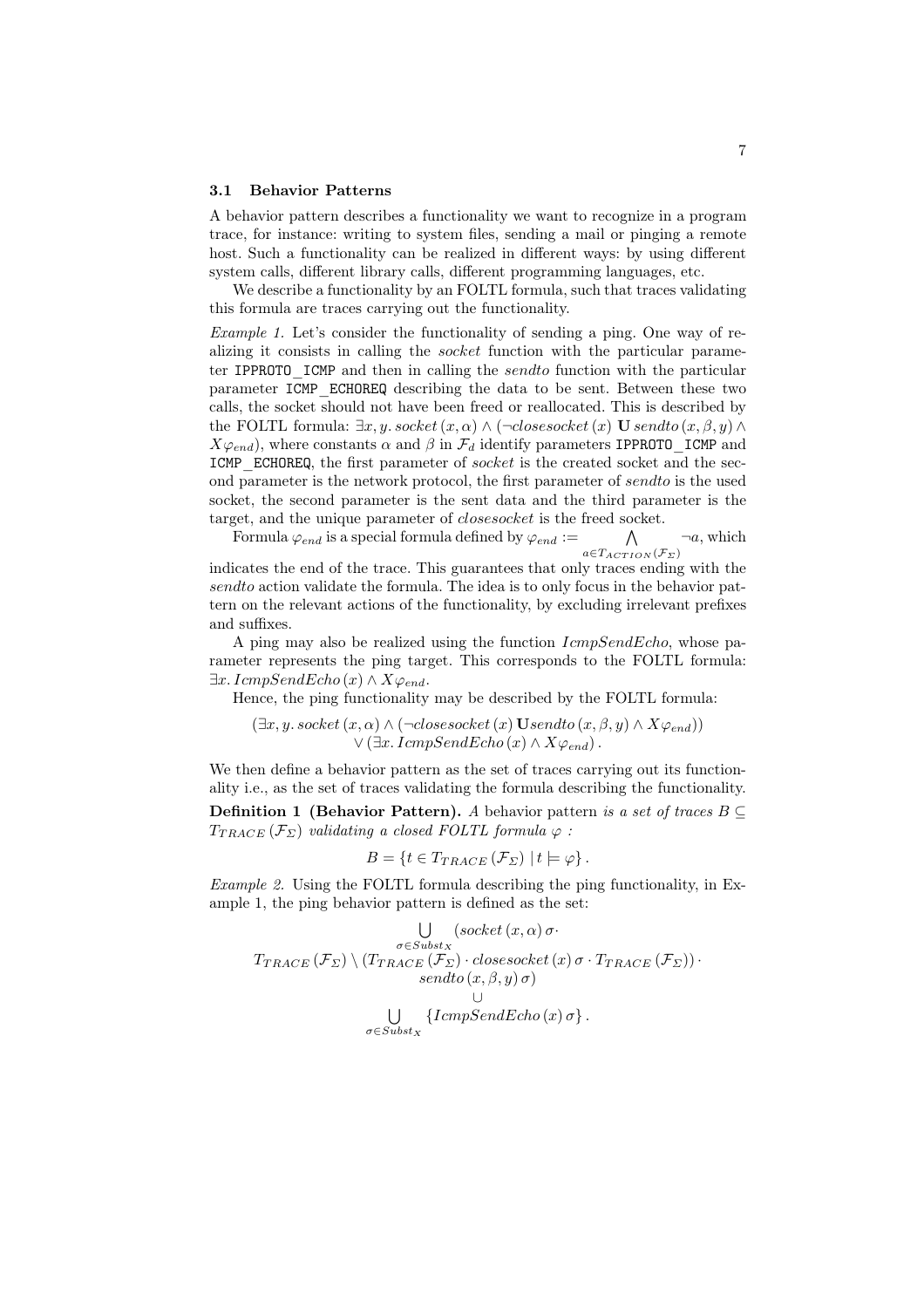#### 3.2 Trace Abstraction

Abstracting a trace with respect to some behavior pattern amounts to transforming it when it contains an occurrence of the behavior pattern, by inserting a symbol of  $\Gamma$ , that we call abstraction symbol, at the position after which the behavior pattern functionality has been performed. This position is the most logical one to stick to the trace semantics. Furthermore, when behavior patterns appear interleaved, this position allows to define the order in which their functionalities were realized (see appendix for an example).

In addition, the abstraction symbol can have parameters corresponding to those used by the behavior pattern occurrence. This allows us to express dataflow constraints in a signature. For instance, the abstraction symbol for the ping behavior pattern could take a unique parameter denoting the ping target. A signature for a denial of service could then be defined, for example, as a sequence of 100 pings with the same target.

As said in the introduction, replacing a behavior pattern occurrence by its abstraction symbol precludes proper handling of interleaved behavior patterns occurrences, hence our choice here of preserving the occurrence when performing the abstraction.

*Example 3.* Back to the ping behavior pattern, we associate it with a unary abstraction symbol  $\lambda_{ping}$  whose parameter describes the ping target.

When realizing the ping using the *socket* and *sendto* actions, the *sendto* action effectively performs the ping, so we wish to insert  $\lambda_{ping}$  just after it and then to rewrite the trace  $socket(1, \alpha) \cdot gethostbyname(2) \cdot sendto(1, \beta, 3) \cdot$ closes ocket (1) into the trace socket  $(1, \alpha) \cdot \text{gethostbyname}(2) \cdot \text{sendto}(1, \beta, 3) \cdot$  $\lambda_{ping}(3) \cdot closestocket(1).$ 

Abstraction of the ping in this case therefore corresponds to rewriting a trace using the rule  $A_1(x, y) \cdot B_1(x, y) \rightarrow A_1(x, y) \cdot \lambda(y) \cdot B_1(x, y)$  where:

$$
A_1(x, y) = socket(x, \alpha) \cdot (T_{TRACE}(\mathcal{F}_{\Sigma}) \setminus (T_{TRACE}(\mathcal{F}_{\Sigma}) \cdot closestect(x) \cdot T_{TRACE}(\mathcal{F}_{\Sigma}))) \cdotsendto (x, \beta, y).
$$

 $B_1(x, y) = \{\epsilon\}.$ 

When realizing the ping using the  $IcmpSendEcho$  action, we want to insert the abstraction symbol  $\lambda_{ping}$  after this action. Abstraction of the ping in this case therefore corresponds to rewriting a trace using the rule:  $A_2(x) \cdot B_2(x) \rightarrow$  $A_2(x) \cdot \lambda(x) \cdot B_2(x)$  where  $A_2(x) = \{TempSendEcho(x)\}\$ and  $B_2(x) = \{\epsilon\}.$ 

The abstraction relation is therefore defined by decomposing the behavior pattern into a finite union of concatenations of sets  $A_i(X)$  and  $B_i(X)$  such that traces in  $A_i(X)$  end with the action effectively performing the behavior pattern functionality. These sets  $A_i(X)$  and  $B_i(X)$  are composed of concrete traces only, since abstract actions that may appear in a partially rewritten trace should not impact the abstraction of an occurrence of the behavior pattern.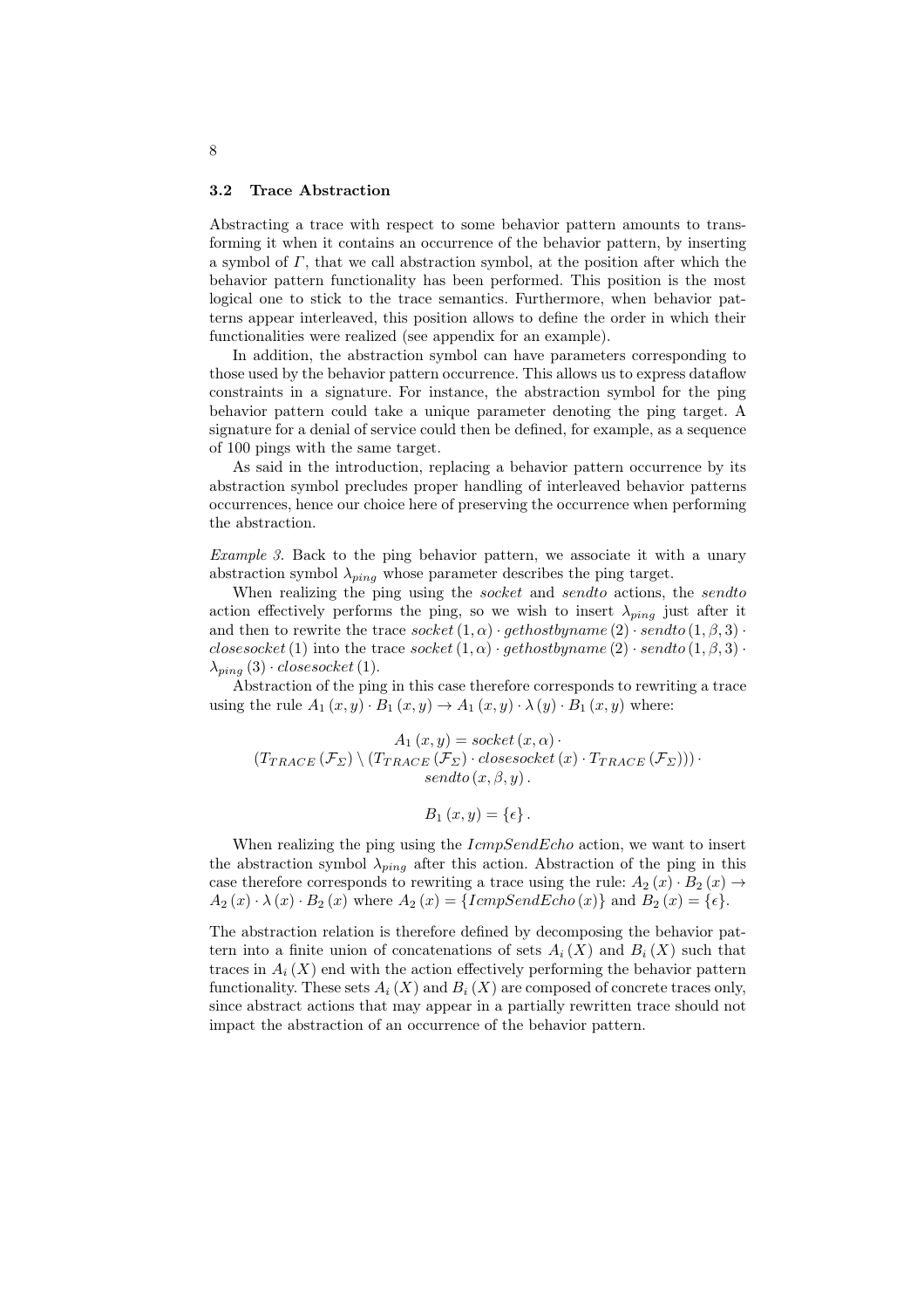Definition 2 (Abstraction System). Let  $\lambda \in \Gamma$  be an abstraction symbol, X be a set of variables of sort  $DATA$ ,  $\overline{x}$  be a sequence of variables in X. An abstraction system *on*  $T_{TRACE}(\mathcal{F})$  *is a finite set of rewrite rules of the form:* 

$$
A_i(X) \cdot B_i(X) \to A_i(X) \cdot \lambda(\overline{x}) \cdot B_i(X)
$$

*where the sets*  $A_i(X)$  *and*  $B_i(X)$  *are sets of concrete traces of*  $T_{TRACE}(\mathcal{F}_{\Sigma}, X)$ *.* 

The system of rewrite rules we use generates a reduction relation on  $T_{TRACE}(\mathcal{F})$ such that filtering works on traces projected on  $\Sigma$  and the abstraction symbol is inserted after the last concrete action of a term in  $A_i(X)$ .

**Definition 3.** The reduction relation on  $T_{TRACE}(\mathcal{F})$  generated by a system with *n rewrite rules*  $A_i(X) \cdot B_i(X) \rightarrow A_i(X) \cdot \lambda(\overline{x}) \cdot B_i(X)$  *is the rewriting relation*  $\rightarrow_{\mathcal{R}}$  *such that, for all*  $t, t' \in T_{TRACE}(\mathcal{F})$ *:* 

$$
t \rightarrow_{\mathcal{R}} t'
$$
\n
$$
\Leftrightarrow
$$
\n
$$
\exists \sigma \in Subst_{X}, \exists p \in Pos(t), \exists i \in [1..n],
$$
\n
$$
\exists a \in T_{TRACE}(\mathcal{F}) \cdot T_{ACTION}(\mathcal{F}_{\Sigma}), \exists b \in T_{TRACE}(\mathcal{F}), \exists u \in T_{TRACE}(\mathcal{F}),
$$
\n
$$
a|_{\Sigma} \in A_{i}(X) \sigma, b|_{\Sigma} \in B_{i}(X) \sigma,
$$
\n
$$
t|_{p} = a \cdot b \cdot u \text{ and } t' = t [a \cdot \lambda(\overline{x}) \sigma \cdot b \cdot u]_{p}.
$$

An abstraction relation with respect to a given behavior pattern is thus the reduction relation of an abstraction system, where left members of the rules cover the set of the traces realizing the behavior pattern.

Definition 4 (Abstraction). *Let* B *be a behavior pattern associated with an abstraction symbol*  $\lambda \in \Gamma$ *. Let* X *be a set of variables of sort DATA. An* abstraction relation *with respect to this behavior pattern is the reduction relation on*  $T_{TRACE}(\mathcal{F})$  generated by an abstraction system composed of n rules  $A_i(X) \cdot B_i(X) \rightarrow A_i(X) \cdot \lambda(\overline{x}) \cdot B_i(X)$  *verifying:* 

$$
B = \bigcup_{i \in [1..n]} \bigcup_{\sigma \in Subst_X} (A_i(X) \cdot B_i(X)) \sigma.
$$

Finally, we generalize the definition of abstraction to a set of behavior patterns.

Definition 5. *Let* C *be a finite set of behavior patterns. An* abstraction relation *with respect to* C *is the union of the abstraction relations with respect to each behavior pattern of* C*.*

From now on, if a behavior pattern is defined using an FOLTL formula  $\varphi$  and associated to an abstraction symbol  $\lambda$ , we may describe it by the notation  $\lambda := \varphi$ .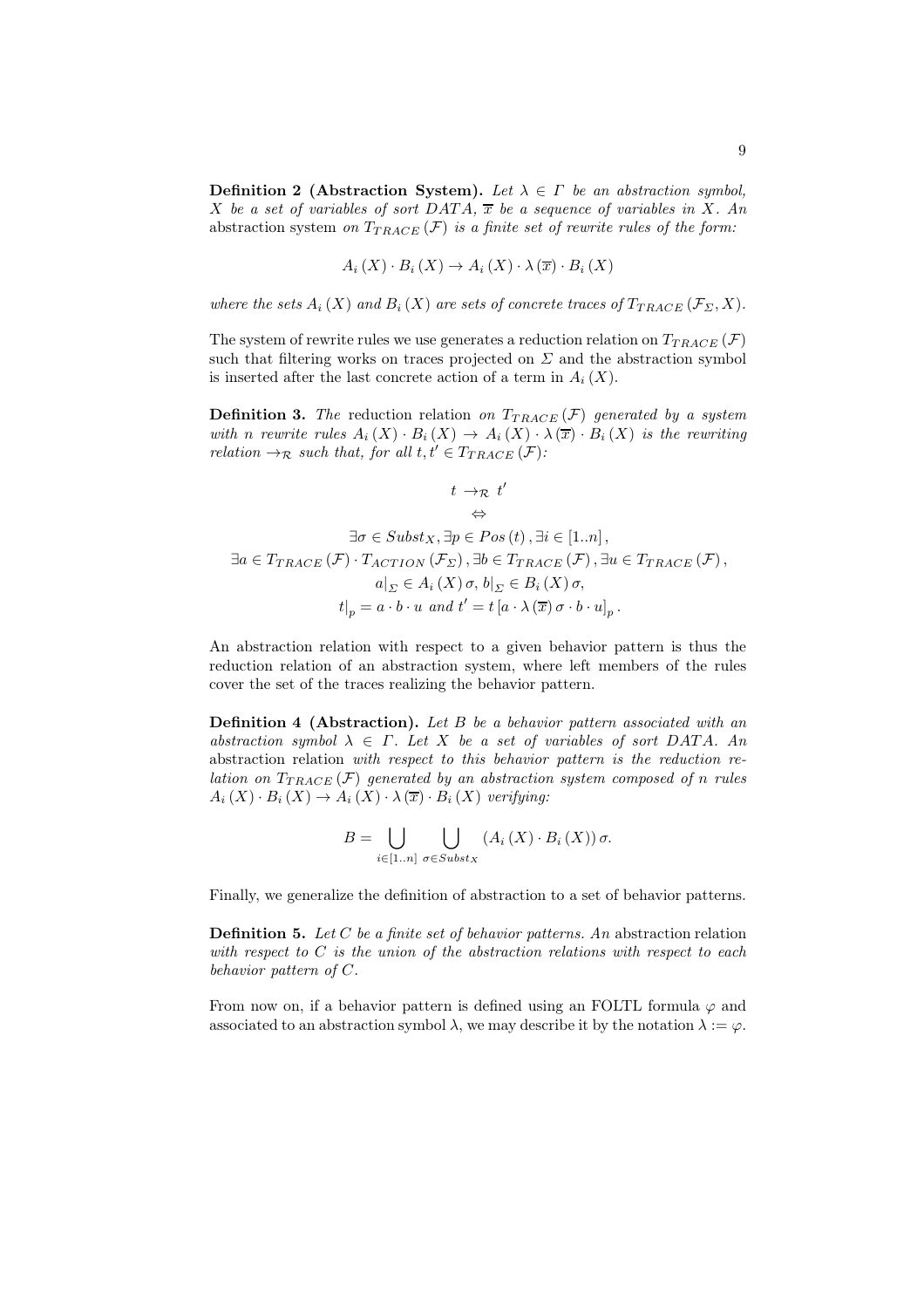#### 3.3 Total Abstraction

From Definition 4, an abstraction relation step with respect to a behavior pattern represents the abstraction of a single occurrence of the pattern in the trace. In the general case of a (possibly infinite) set of traces  $L$ , we want to analyze the set of completely abstracted traces. In other words, if  $R$  is an abstraction relation with respect to our set of behavior patterns, we want to define the total abstraction  $L\downarrow_R$  consisting in the set of normal forms of traces of L with respect to R.

In the case of a finite set of traces  $L$ , abstraction does not terminate in general, since the same occurrence of a pattern can be abstracted an unbounded number of times. We therefore require that the same abstract action is not inserted twice after the same concrete action. In other words, if a term  $t = t_1 \cdot t_2$  is abstracted into a term  $t' = t_1 \cdot \alpha \cdot t_2$ , where  $\alpha$  is the inserted abstract action, then if  $t_2$  starts with a sequence of abstract actions,  $\alpha$  does not appear in this sequence.

Definition 6 (Terminating Abstraction). *The* terminating abstraction relation *for an abstraction relation*  $R$  *is the relation*  $R'$  *defined by:* 

$$
\forall t_1, t_2 \in T_{TRACE}(\mathcal{F}), \forall \alpha \in T_{ACTION}(\mathcal{F}_{\Gamma}),
$$
  
\n
$$
t_1 \cdot t_2 \rightarrow_{\mathcal{R}'} t_1 \cdot \alpha \cdot t_2
$$
  
\n
$$
\Leftrightarrow
$$
  
\n
$$
t_1 \cdot t_2 \rightarrow_{\mathcal{R}} t_1 \cdot \alpha \cdot t_2
$$
  
\nand  $\not\exists (u, u') \in T_{TRACE}(\mathcal{F}_{\Gamma}) \times T_{TRACE}(\mathcal{F}), t_2 = u \cdot \alpha \cdot u'.$ 

In the case of an infinite set of traces L, the computation of  $L \downarrow_R$  often relies on the computation of the set of descendants  $R^*(L)$ . However,  $R^*(L)$  is not computable in general [6], but only for some classes of term rewriting systems and when  $L$  is regular [5]. Unfortunately, the term rewriting system implementing the abstraction relation does not belong to any of these classes. We will see later how to deal with this problem.

#### 4 Detection Problem

We assume R is a terminating abstraction relation (see Definition 6). A malicious behavior is expressed in a purely abstract way, which expresses the fact that its malicious nature does not come from its implementation but only from the sequence of its functionalities. We therefore define a malicious behavior similarly to a behavior pattern, as the set of abstract traces that realize it.

**Definition 7.** *A* malicious behavior *is a set of terms of*  $T_{TRACE}(\mathcal{F}_\Gamma)$ *.* 

Then, given some (possibly infinite) set of traces, the detection problem consists in deciding whether one of these traces exhibits a malicious behavior M.

Definition 8. *A set of traces* L exhibits a malicious behavior M*, denoted by*  $L \models M, \textit{iff}:$ 

 $L\downarrow_R|_{\Gamma} \cap (T_{TRACE}(\mathcal{F}_{\Gamma})\cdot M\cdot T_{TRACE}(\mathcal{F}_{\Gamma}))\neq \emptyset.$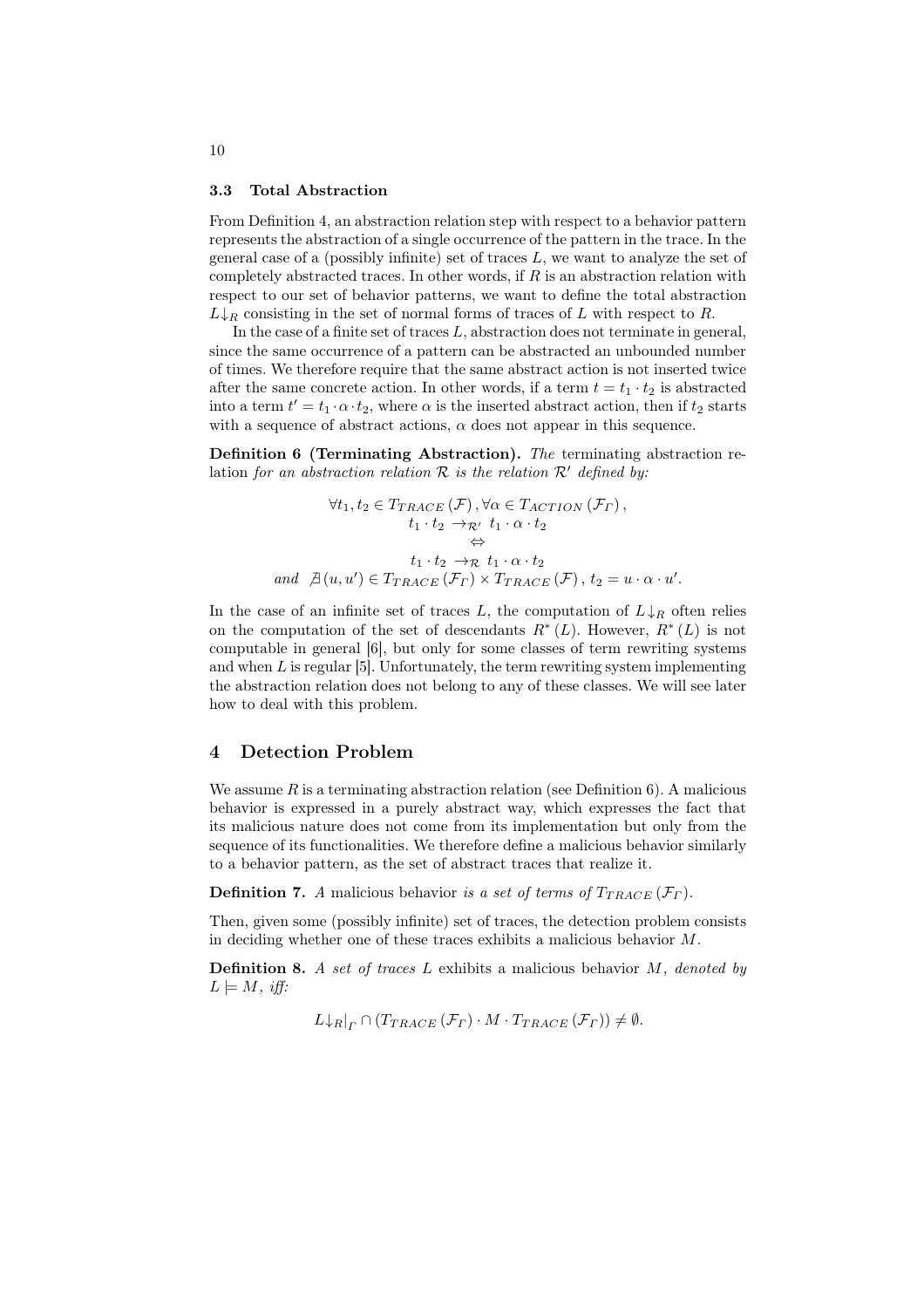In other words, the set of abstracted traces with respect to R contains a subtrace with a behavior of M. This definition relies on the construction of the set  $L\downarrow_R$ , which is undecidable in general, as said above. But in the case of detection, computing the normal form seems unnecessary, as a partial abstraction of the set of traces should be enough to evaluate whether the program is malicious.

We therefore propose a detection algorithm relying on an under-approximation of the set of abstract traces, which, however, must be chosen carefully. For instance, it cannot consist in computing  $R^{\leq n}(L)$ , the set of descendants of L until the order  $n$ , for some  $n$ , as is shown by the following example.

*Example 4.* Let  $\lambda_1 := a \wedge (\top \mathcal{U} d), \lambda_2 := b, \lambda_3 := c$  be three behavior patterns associated to abstraction relations inserting the abstraction symbol after a, b and c respectively. Let  $M = \lambda_1 \wedge (\neg \lambda_2 \mathcal{U} \lambda_3)$  be a malicious behavior. Assume there exists a bound n such that  $L \downarrow_R$  may be approximated by  $R^{\leq n}(L)$  in Definition 8 of the infection. The trace  $t = a^{n-1} \cdot b \cdot c \cdot d$  is an example of a sane trace. Yet the trace  $t' = (a \cdot \lambda_1)^{n-1} \cdot b \cdot c \cdot \lambda_3 \cdot d$  is in  $R^{\leq n}(\lbrace t \rbrace)$  and its projection on  $\Gamma$  is in  $M$ , so we would wrongly infer that trace  $t$  is malicious.

Example 4 shows the set of partially abstracted traces  $R^{\leq n}(L)$  is not sufficient to evaluate the malicious nature of the program as it contains contradictory traces compromising detection i.e., traces seemingly exhibiting a malicious behavior though a few additional abstraction steps would make them leave the signature.

Consequently, we want to exclude unreliably infected traces in  $R^{\leq n}(L)$ , while not having to reach normal forms. In fact, we identify a fundamental property we call  $(m, n)$ -completeness, verified by malicious behaviors in practice in the field of malware detection. This property states that, to show that a program is infected, a necessary and sufficient condition is that there exists a partially abstracted trace, abstracted in at most m abstraction steps, that is infected and whose descendants up to the order  $n$  are still infected.

We will then show in the next section that, when  $L$  is regular, there exists a sound and complete detection procedure for every malicious behavior enjoying this property. Moreover, the time and space complexity of this detection procedure is linear in the size of the representation of L.

**Definition 9.** Let M be a malicious behavior. A partially abstracted trace  $t \in$  $T_{TRACE}(\mathcal{F})$  is reliably infected by M, iff:  $\forall t' \in R^*(t)|_T$ ,  $t' \in T_{TRACE}(\mathcal{F}_T)$ .  $M \cdot T_{TRACE}(\mathcal{F}_{\Gamma}).$ 

Deciding whether a (partially abstracted) trace is reliably infected is undecidable since  $R^*(t)$  is undecidable. However, for some malicious behaviors, it is sufficient to observe the set of descendants until an order n, instead of  $R^*(t)$ .

From this observation, we suggest a new expression of infection where there are two orders of abstraction  $m$  and  $n$  such that  $L$  is infected by  $M$  if there is a trace  $t' \in R^{\leq m}(L)$  which is reliably infected i.e., such that all descendants of  $t'$ with respect to  $R$  until the order  $n$  are malicious.

Definition 10 ((m, n)-completeness). *Let* M *be a malicious behavior and* m *and* n *be positive numbers.* M *has the property of* (m, n)-completeness *iff for*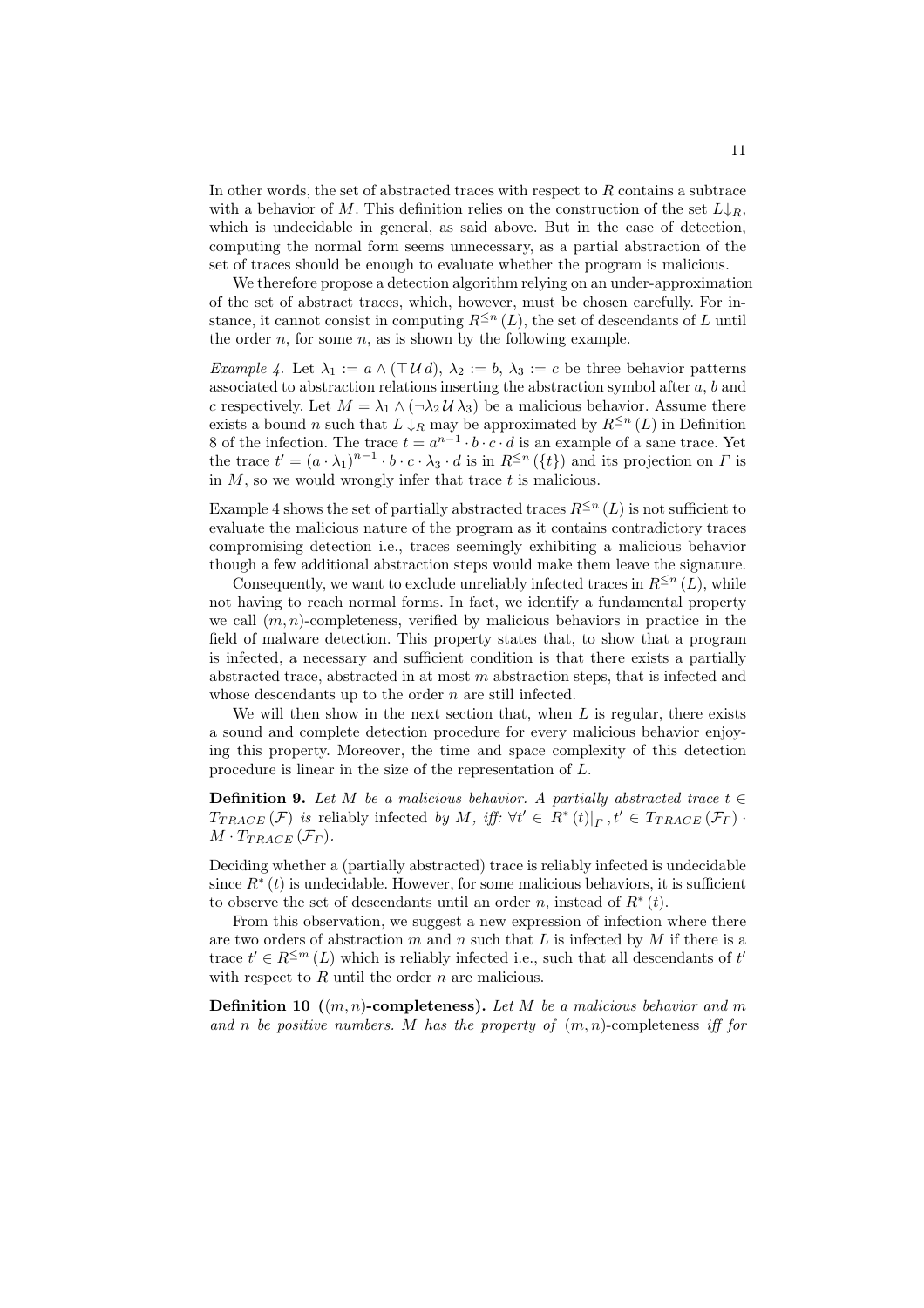*any set of traces*  $L \subseteq T_{TRACE}(\mathcal{F}_{\Sigma})$ :

$$
L \models M
$$
  
\n
$$
\exists t' \in R^{\leq m}(L), R^{\leq n}(t')|_{\Gamma} \subseteq T_{TRACE}(\mathcal{F}_{\Gamma}) \cdot M \cdot T_{TRACE}(\mathcal{F}_{\Gamma}).
$$

The following theorems show that this property is realistic, that is malicious behaviors considered in practice indeed have a property of  $(m, n)$ -completeness.

We first prove that simple malicious behaviors describing sequences of abstract actions with no constraints other than dataflow constraints have the property of  $(m, n)$ -completeness. Examples of such malicious behaviors include  $\lambda_1 \odot \lambda_2$ and  $\exists x, y, \lambda_1(x) \odot \lambda_2(x, y) \odot \lambda_3$ .

**Theorem 1.** Let X be a set of variables of sort DATA. Let  $\alpha_1, \ldots, \alpha_n \in$  $T_{ACTION}(\mathcal{F}_\Gamma, X)$ *. Then the malicious behavior*  $M := \exists X \, \alpha_1 \odot \alpha_2 \odot \ldots \odot \alpha_n$ *has the property of* (n, 0)*-completeness.*

Proofs of the theorems are given in appendix C.

We now show that more complex malicious behaviors, expressing constraints on the abstract actions which appear interleaved with the malicious behavior have this property. An example of such malicious behaviors is:  $\exists x \forall y \, \lambda_1(x) \land \lambda_2(x)$  $\neg \lambda_2(x, y)$  U  $\lambda_3$ . For this purpose, we distinguish two sets of variables: existential variables represented by the set  $X$  and universal variables represented by a set Y, which can only be used with negations.

Theorem 2. *Let* X*,* Y *be two disjoint sets of variables of sort* DAT A*. Let*  $\lambda_1(\overline{x_1})$ ,  $\lambda_2(\overline{x_2})$ ,  $\lambda_3(\overline{x_3})$  *be abstract actions with*  $\lambda_2 \neq \lambda_1$  *and*  $\lambda_2 \neq \lambda_3$  *and such that* X *is exactly the set of variables appearing in*  $\overline{x_1}$  *and*  $\overline{x_3}$  *and variables of*  $\overline{x_2}$ *are variables from*  $X \cup Y$ *. Then the malicious behavior*  $M := \exists X \forall Y \cdot \lambda_1(\overline{x_1}) \wedge \overline{x_2}$  $(\neg \lambda_2 (\overline{x_2}) \mathbf{U} \lambda_3 (\overline{x_3}))$  *has the property of*  $(3,2)$ *-completeness.* 

We expect these results to be generalized to more general forms of signatures. For instance, we expect a signature  $\exists x \cdot \lambda_1(x) \odot \lambda_2 \wedge \neg \lambda_3(x)$  U  $\lambda_4$  to have the property of (4, 1)-completeness, or a signature  $\exists x \, \lambda_1(x) \wedge \neg \lambda_3(x) \mathbf{U} \lambda_2 \wedge \neg \lambda_3(x) \mathbf{U} \lambda_4$  to have the property of (5, 2)-completeness.

*Remark 1.* An equivalent definition of infection could consist in compiling the malicious behavior, that is computing the set  $\pi_I^{-1}(M) \downarrow_{R^{-1}}$  of concrete traces exhibiting this behavior. Then a set of traces  $L$  would exhibit this behavior if one of its subtraces is in this set. This definition seems more intuitive: rather than abstracting a trace and comparing it to an abstract malicious behavior, we check whether this trace is an implementation of the malicious behavior. However, this approach would require to first compute the compiled form of the malicious behavior,  $\pi_P^{-1}(M) \downarrow_{R^{-1}}$ , which is not generally computable and whose representation can quickly have a prohibitive complexity stemming from the interleaving of behavior patterns occurrences (especially when traces realizing the behavior patterns are complex) and from the variables instantiations.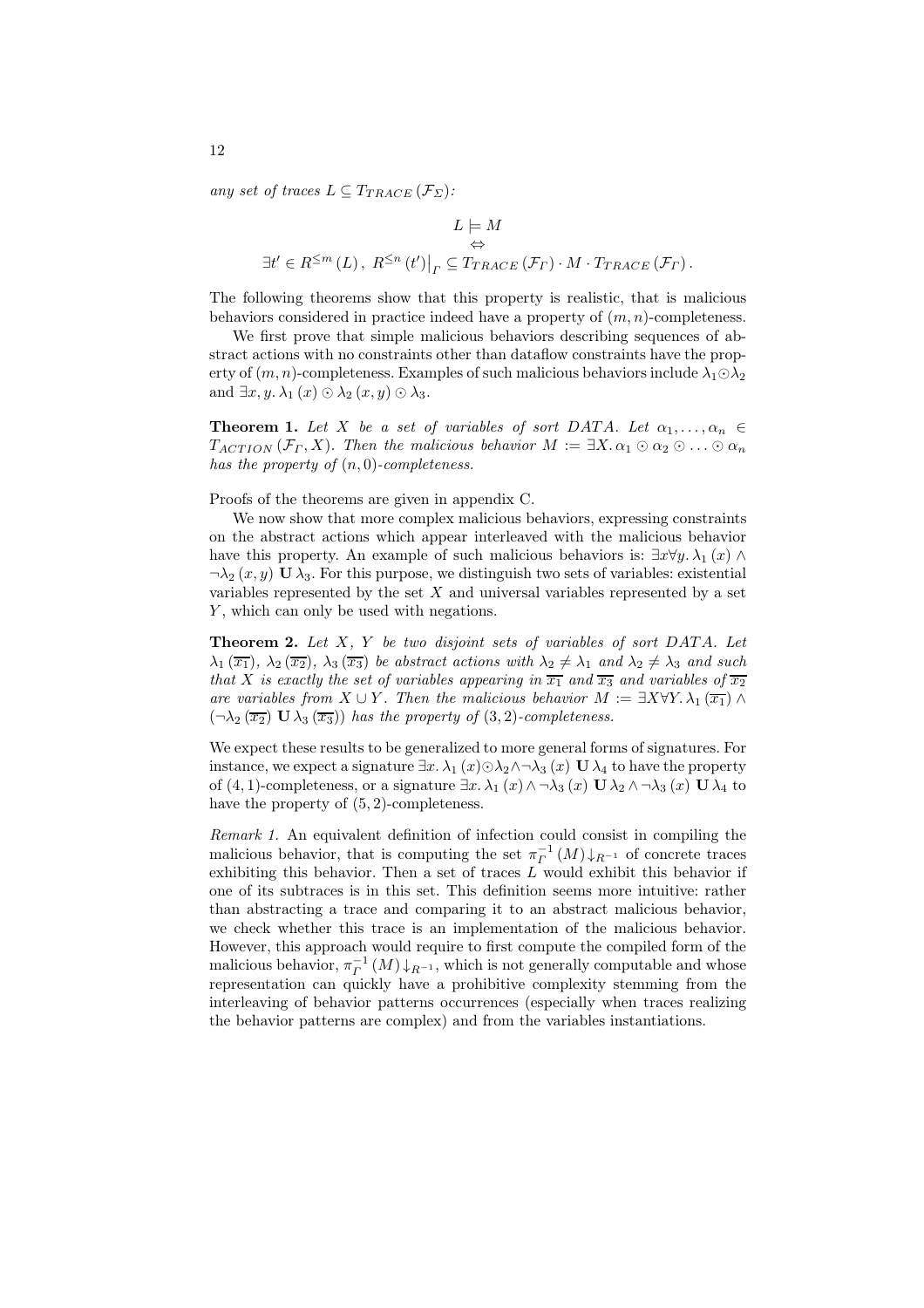### 5 Rational Abstraction

The detection problem, like the more general problem of program analysis, requires computing a partial abstraction of the set of analyzed traces. In practice, in order to manipulate this set, we consider a regular approximation of it i.e., we represent it by a tree automaton. Then, when it comes to effectively abstracting it i.e., to constructing a representation of its partially abstract form, the formalism of tree transducers is a suitable approach with interesting formal (closure of union, composition, preservation of regularity) and computational properties.

In practice, a behavior pattern is regular, along with the set of instances of right-hand sides of its abstraction rules. We show that this is sufficient to ensure that the abstraction relation is realizable by a tree transducer, in other words that it is a rational tree transduction.

Theorem 3. *Let* B *be a behavior pattern and* R *be a terminating abstraction relation with respect to* B *defined from an abstraction system whose set of instances of right-hand sides of rules is recognized by a linear bottom-up tree automaton*  $A_R$  *without*  $\epsilon$ -rules. Then R and  $R^{-1}$  are rational and realized by two linear *bottom-up tree transducers of size*  $O(|A_R|)$ *.* 

Then, we show that rationality of R and  $R^{-1}$  entails the decidability of detection.

**Theorem 4.** Let R be a terminating abstraction relation, such that R and  $R^{-1}$ are rational. There exists a detection procedure deciding if  $L \models M$ , for any *regular set of traces* L *and for any regular malicious behavior* M *having the property of* (m, n)*-completeness for some positive integers* m *and* n*.*

When a malicious behavior M has the property of  $(m, n)$ -completeness, the set of traces reliably infected by  $M$  is the set defined as follows.

Definition 11. *Let* M *be a regular malicious behavior having the property of* (m, n)*-completeness. The* set of traces n-reliably infected by M *with respect to a terminating abstraction relation* R *is the set*

 $\{t' \in T_{TRACE}(\mathcal{F}) \mid R^{\leq n}(t')\big|_r \subseteq T_{TRACE}(\mathcal{F}_r) \cdot M \cdot T_{TRACE}(\mathcal{F}_r)\}.$ 

Using the set of traces *n*-reliably infected by  $M$ , we get the following detection complexity, which is linear in the size of the automaton recognizing the program set of traces, a major improvement on the exponential complexity bound of [8].

**Theorem 5.** Let R be a terminating abstraction relation such that R and  $R^{-1}$ *are rational. Let* τ *be a linear bottom-up tree transducer realizing* R*. Let* M *be a regular malicious behavior with the property of*  $(m, n)$ -completeness and  $A_M$  be a *tree automaton recognizing the set of traces* n*-reliably infected by* M *with respect to* R*. Deciding if a regular set of traces* L*, recognized by a tree automaton* A*, is infected by* M *takes*  $O(|\tau|^{m \cdot (m+1)/2} \times |A| \times |A_M|)$  *time and space.* 

Note that in practice, the automaton  $A_M$ , recognizing the set of traces *n*-reliably infected by M, contains traces instantiated over the whole set  $\mathcal{F}_d$ . But  $A_M$  is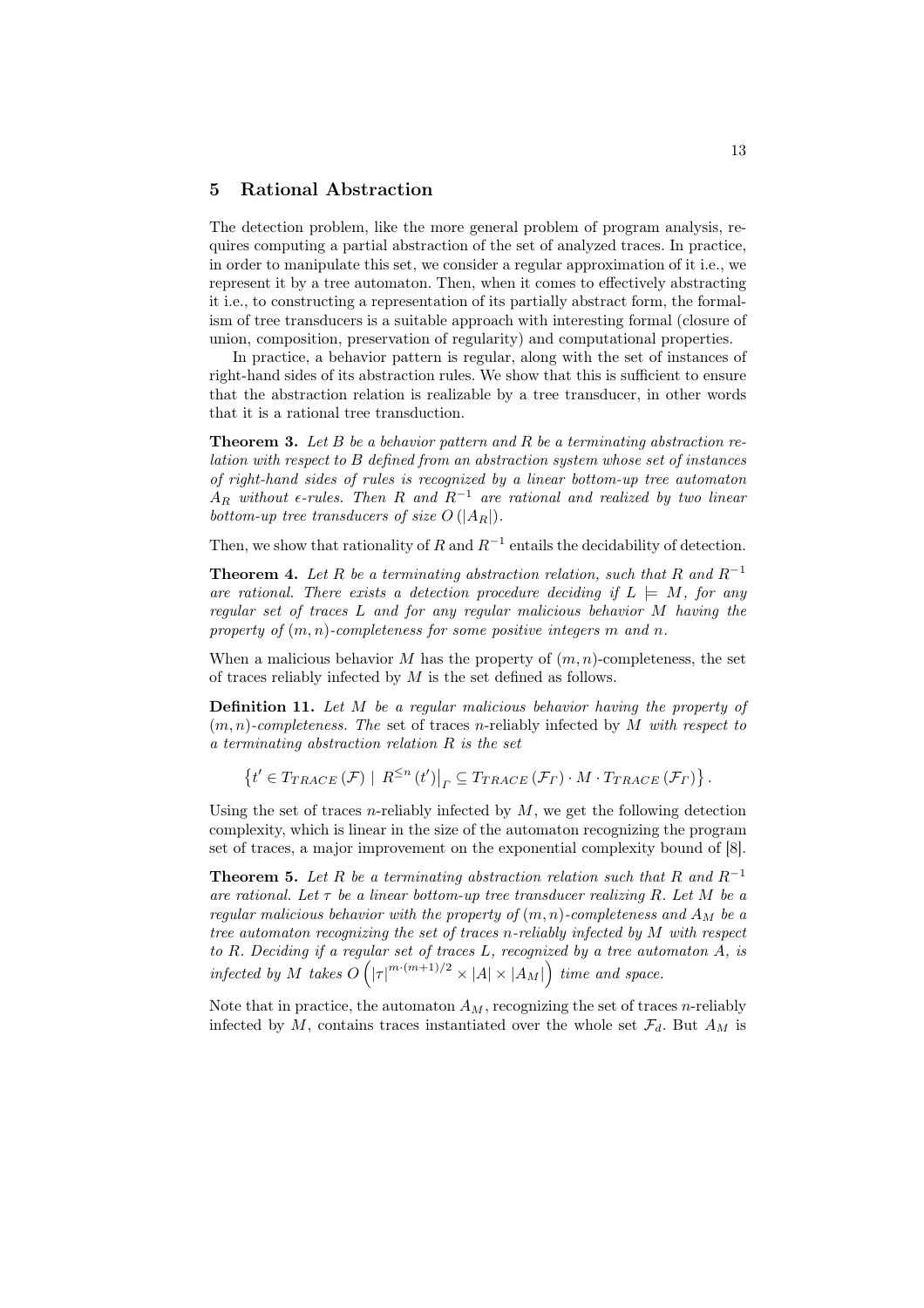only used to restrict, by intersection,  $R^{\leq n}(L)$  to reliably infected traces. So only particular instances of the traces recognized by  $A_M$  are actually considered. Therefore, it seems wise in practice to represent  $A_M$  in a compact form, where arcs resulting from instantiations have been aggregated into arcs with variables, and to only instantiate these variables when intersecting  $A_M$  with  $R^{\leq n}(L)$ . We do not detail this optimization as it is implementation related and it does not impact the worst-case complexity. Note that the same remarks hold for the tree transducer  $\tau$  realizing the abstraction.

### 6 Application to Information Leak Detection

As we said at the beginning of this paper, abstraction can be applied to the detection of generic threats, and in particular to the detection of sensitive information leak. Such a leak can be decomposed in two steps: capturing sensitive information and sending this information on the network. Data capture can be modelled by behavior patterns describing generic scenarios, e.g. capturing keystrokes or reading a passwords file, or by behavior patterns describing more ad hoc scenarios, e.g. reading data at a sensitive network location. For instance, keyboard capture can be modelled by a behavior pattern associated to the unary function symbol  $\lambda_{kb\, capture}$  whose argument represents the captured data:

 $\lambda_{kb\,caature}(x) := GetAsyncKeyState(x)$ 

 $(Register RawInputDevices$  (GENERIC KBD, SINK)

 $\odot$ GetRawInputData (x, INPUT))∨

- $(\exists y. SetWindowsBookEx (y, WH, KEYBOARD LL) \wedge$
- $\neg UnhookWindowsHookEx(y)$  U\_HookCalled  $(y, x)$ ).

Note that the call  $HookCalled$  is not strictly speaking a library call, as we would expect from the definition of  $\Sigma$ , but denotes the execution of the hook callback function, which can be captured.

As for data leak, it can be carried out via the network, a removable device, etc. For instance, the following behavior pattern describes the sending of data over the network, where  $x$  represents the sent data,  $y$  represents the recipient:  $\lambda_{send}(x, y) := \exists z. sendto(z, x, y) \lor (connect(z, y) \land \neg close(z) \, \textbf{U}send(z, x)).$ 

Data capture and data leak could also be realized by two other behavior patterns: a sensitive file reading behavior pattern associated to the unary function symbol  $\lambda_{read\,secret}$ , whose parameter represents the read data, and a removable device copy behavior pattern associated to the binary function symbol  $\lambda_{cp\,torm}$ , where the first argument represents the read data and  $y$  represents the removable device. We then define the information leak behavior by:

dataleak  $(x, y) := (\lambda_{kb\, capture}(x) \vee \lambda_{read\,secret}(x)) \odot (\lambda_{send}(x, y) \vee \lambda_{cp\,torm}(x, y)).$ Thus we detect information leak in a generic way. Moreover we can easily

extend the definition of this behavior to other capture and leak scenarios.

Note that a difficulty of analysis lies at the dataflow level. At execution time, parameters of two functions may be directly related (by pointing to the same object) or indirectly related (the parameter of the second function may be a pointer to some field of the structure used by the first function, or it may be a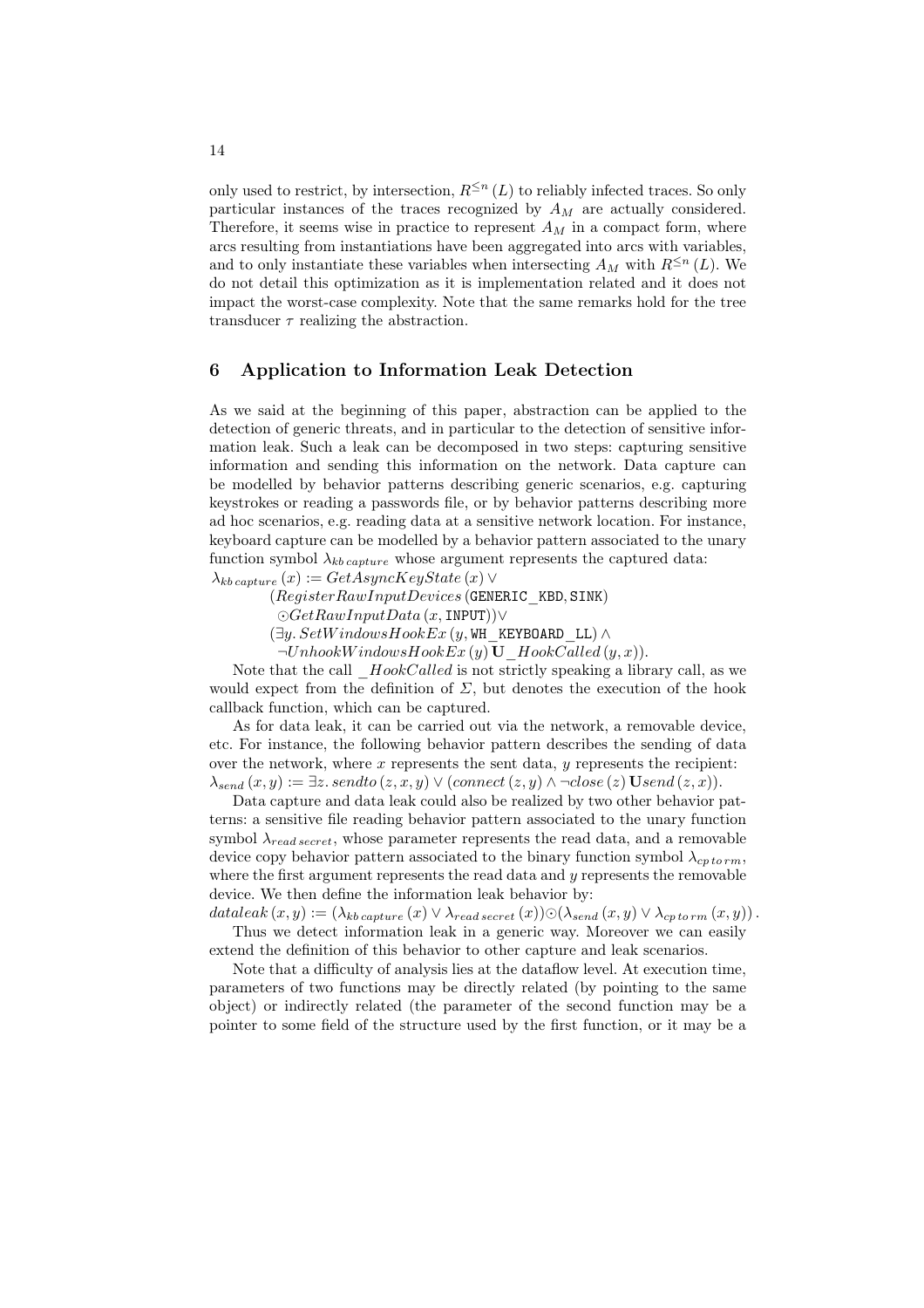copy of the parameter of the first function). Although an interesting extension of this formalism could be the formalization of this relation, we assume this relation is given at capture time.

We have partly implemented the abstraction formalism in a tool which uses Pin [1] for dynamic construction of the program behavior, with early positive and encouraging experimental results.

# References

- 1. Pin. http://www.pintool.org.
- 2. Philippe Beaucamps, Isabelle Gnaedig, and Jean-Yves Marion. Behavior Abstraction in Malware Analysis. In Oleg Sokolsky Grigore Rosu, editor, 1st International Conference on Runtime Verification, volume 6418 of Lecture Notes in Computer Science, pages 168–182, St. Julians Malta, August 2010. Springer-Verlag.
- 3. J. Bergeron, M. Debbabi, J. Desharnais, MM. Erhioui, Y. Lavoie, and N. Tawbi. Static detection of malicious code in executable programs. In Symposium on Requirements Engineering for Information Security, 2001.
- 4. Fred Cohen. Computer viruses: Theory and experiments. Computers and Security, 6(1):22–35, 1987.
- 5. H. Comon, M. Dauchet, R. Gilleron, C. Löding, F. Jacquemard, D. Lugiez, S. Tison, and M. Tommasi. Tree automata techniques and applications. Available on: http://www.grappa.univ-lille3.fr/tata, 2007. release October, 12th 2007.
- 6. Rémi Gilleron and Sophie Tison. Regular Tree Languages and Rewrite Systems. Fundamenta Informaticae, 24:157–176, 1995.
- 7. J. Guttman, A. Herzog, J. Ramsdell, and C. Skorupta. Verifying information flow goals in security-enhanced linux. J. Computer Security, 13(1):115–134, 2005.
- 8. Grégoire Jacob, Hervé Debar, and Eric Filiol. Malware behavioral detection by attribute-automata using abstraction from platform and language. In International Symposium on Recent Advances in Intrusion Detection, volume 5758 of Lecture Notes in Computer Science, pages 81–100. Springer, 2009.
- 9. Johannes Kinder, Stefan Katzenbeisser, Christian Schallhart, and Helmut Veith. Detecting malicious code by model checking. In Conference on Detection of Intrusions and Malware & Vulnerability Assessment, volume 3548 of Lecture Notes in Computer Science, pages 174–187. Springer, 2005.
- 10. Fred Kröger and Stephan Merz. Temporal Logic and State Systems. Texts in Theoretical Computer Science. An EATCS Series. 2008.
- 11. Baudouin Le Charlier, Abdelaziz Mounji, and Morton Swimmer. Dynamic detection and classification of computer viruses using general behaviour patterns. In Proceedings of the International Virus Bulletin Conference, pages 1–22, 1995.
- 12. Lorenzo Martignoni, Elizabeth Stinson, Matt Fredrikson, Somesh Jha, and John C. Mitchell. A layered architecture for detecting malicious behaviors. In International symposium on Recent Advances in Intrusion Detection, volume 5230 of Lecture Notes in Computer Science, pages 78–97. Springer, 2008.
- 13. J. Morales, P. Clarke, Y. Deng, and G. Kibria. Characterization of virus replication. Journal in Computer Virology, 4(3):221–234, August 2007.
- 14. R. Sekar, M. Bendre, D. Dhurjati, and P. Bollineni. A fast automaton-based method for detecting anomalous program behaviors. In IEEE Symposium on Security and Privacy, pages 144–155. IEEE Computer Society, 2001.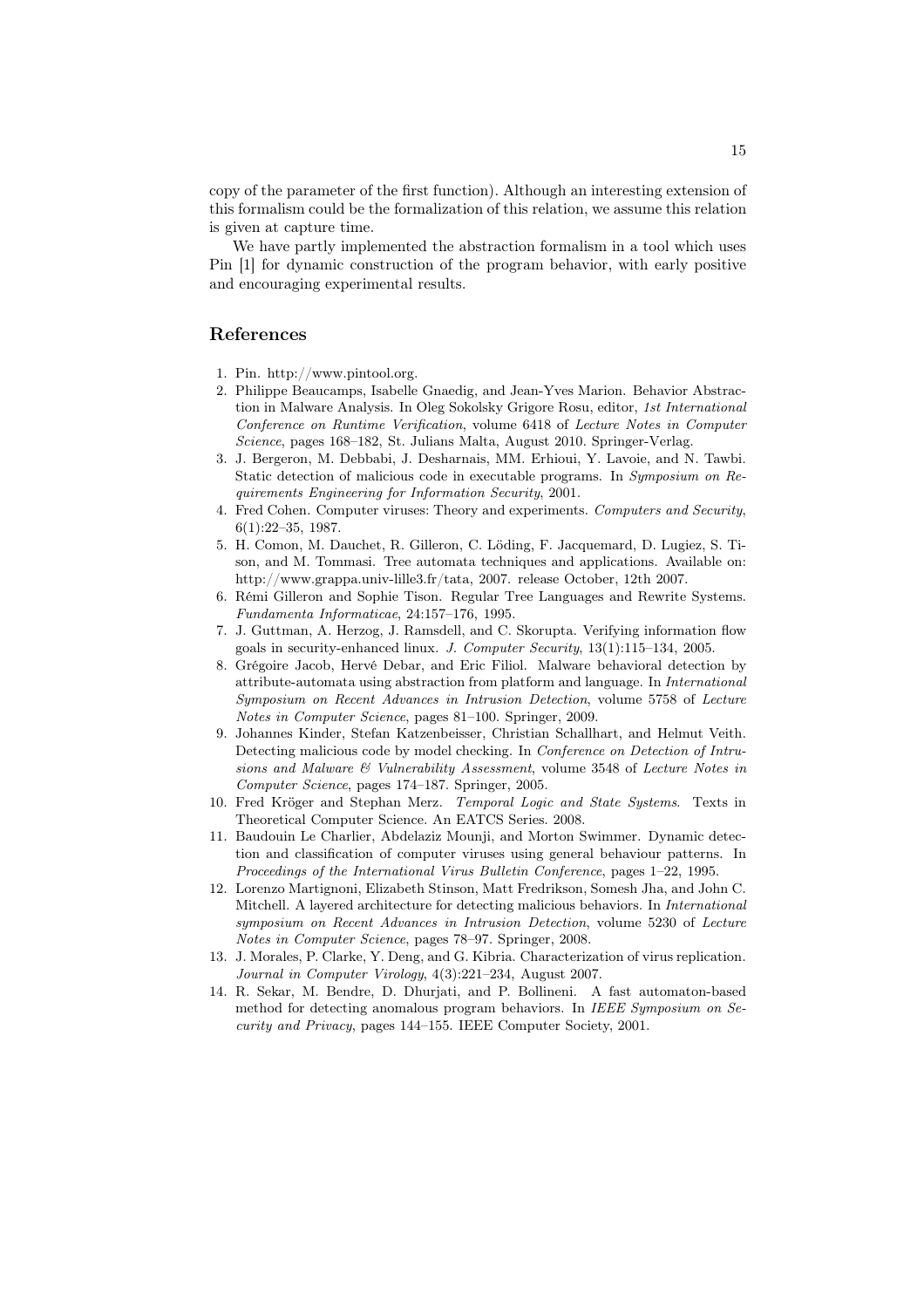- 15. Prabhat K. Singh and Arun Lakhotia. Static verification of worm and virus behavior in binary executables using model checking. In Information Assurance Workshop, pages 298–300. IEEE Press, 2003.
- 16. Andrew S. Tanenbaum, Jorrit N. Herder, and Herbert Bos. Can we make operating systems reliable and secure? IEEE Computer, 39:44–51, May 2006.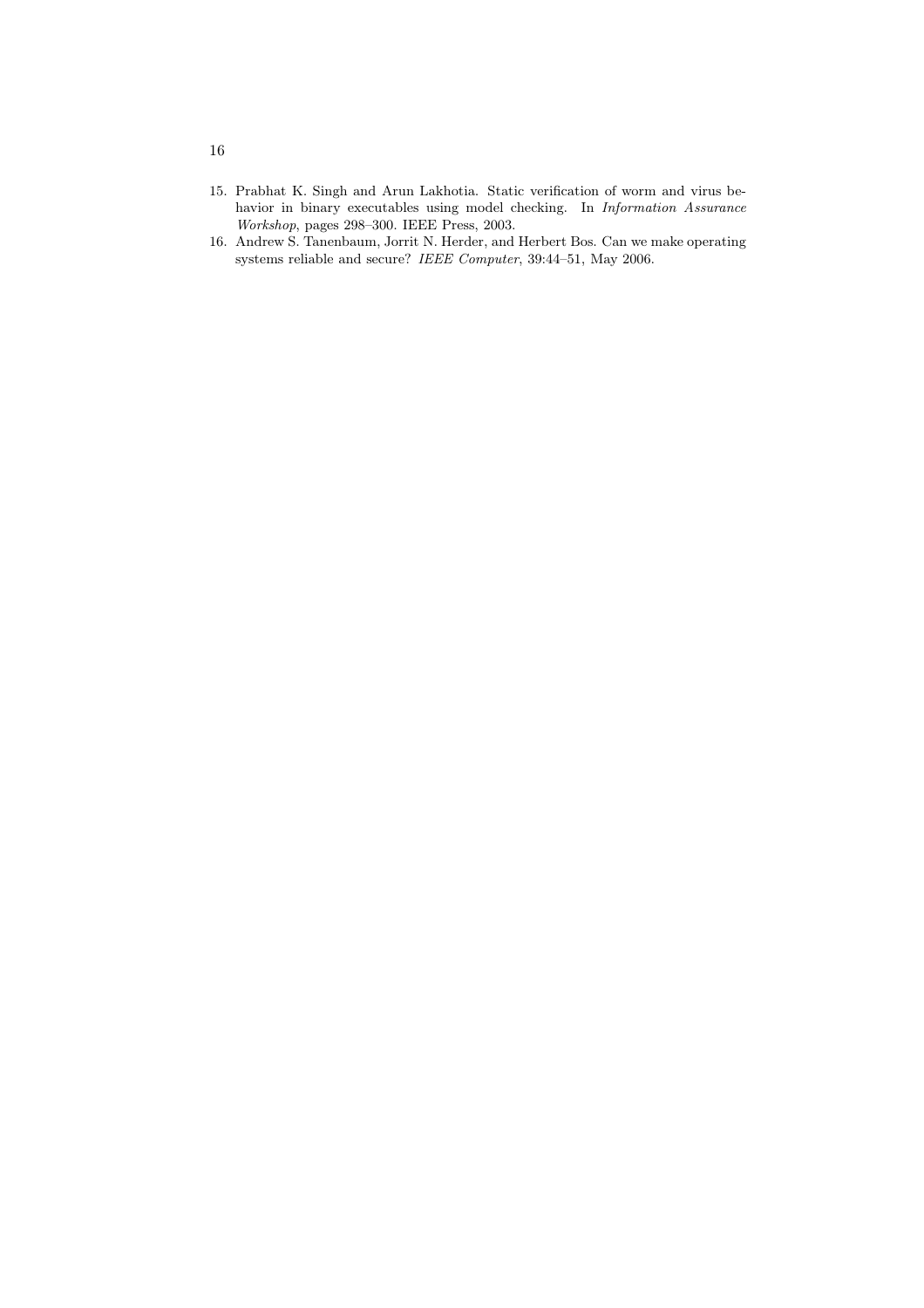### A Additional Background

#### A.1 Term Algebras

A ground substitution on a finite set X of S-sorted variables is a mapping  $\sigma$ :  $X \to T(\mathcal{F})$  such that:  $\forall s \in S, \forall x \in X_s, \sigma(x) \in T_s(\mathcal{F})$ .  $\sigma$  can be naturally extended to a mapping  $T(\mathcal{F}, X) \to T(\mathcal{F})$  in such a way that:

$$
\forall f \in \mathcal{F}, \forall t_1, \ldots, t_n \in T(\mathcal{F}, X), \sigma(f(t_1, \ldots, t_n)) = f(\sigma(t_1), \ldots, \sigma(t_n)).
$$

We define in a natural way the projection on an alphabet  $\Sigma' \subseteq \Sigma \cup \Gamma$  of a term t of  $T_{TRACE}(\mathcal{F}, X)$ , where X is a set of variables of sort DATA, and we denote it by  $\pi_{\Sigma'}(t)$  or, equivalently, by  $t|_{\Sigma'}$ . Similarly, the concatenation of two terms t and t' in  $T_{TRACE}(\mathcal{F}, X)$ , where X is a set of S-sorted variables and  $t \notin X$ , is denoted by  $t \cdot t' \in T_{TRACE}(\mathcal{F}, X)$  and defined by  $t \cdot t' = t[t']_p$ , where p is the position of  $\epsilon$  in t i.e.,  $t|_p = \epsilon$ . Projection and concatenation are naturally extended to sets of terms of sort  $TRACE$ . We also extend concatenation to  $2^{T_{TRACE}(\mathcal{F},X)} \times 2^{T_{ACTION}(\mathcal{F},X)}$  with  $L \cdot L' = L \cdot \{a \cdot \epsilon \mid a \in L'\}$  and to  $2^{T_{TRACE}(\mathcal{F},X)} \times T_{ACTION}(\mathcal{F},X)$  with  $L \cdot a = L \cdot \{a \cdot \epsilon\}.$ 

#### A.2 LTL Temporal Logic

Let A be an alphabet. We denote by  $A^{\omega}$  the set of infinite words over A:  $A^{\omega}$  =  ${a_1a_2... | \forall i, a_i \in A}.$ 

Let  $AP$  be the set of atomic propositions. An LTL formula is as follows:

- ⊤ (true) and ⊥ (false) are LTL formulas ;
- If  $p \in AP$ , then p is an LTL formula;
- If  $\varphi_1$  and  $\varphi_2$  are LTL formulas, then:  $\neg \varphi_1$ ,  $\varphi_1 \wedge \varphi_2$ ,  $\varphi_1 \vee \varphi_2$ ,  $\mathbf{X} \varphi_1$  ("next time"),  $\mathbf{F}\varphi_1$  ("eventually" or "in the future") and  $\varphi_1 \mathbf{U} \varphi_2$  ("until") are LTL formulas.

A formula is satisfied on infinite sequences of sets of atomic predicates, denoted by  $\xi = (a_0, a_1, \ldots) \in (2^{AP})^{\omega}$ . We denote by  $\xi^i$  the sequence  $(a_i, a_{i+1}, \ldots)$ .  $\xi \models \varphi$ (ξ validates  $\varphi$ ) is defined by:

$$
- \xi \models \top;
$$

- $\xi \models p$ , where  $p \in AP$ , iff  $p \in a_0$ ;
- $\xi \models \neg \varphi$  iff  $\xi \not\models \varphi;$
- $\xi \models \varphi_1 \land \varphi_2 \text{ iff } \xi \models \varphi_1 \text{ and } \xi \models \varphi_2;$
- $\xi \models \varphi_1 \vee \varphi_2 \text{ iff } \xi \models \varphi_1 \text{ or } \xi \models \varphi_2;$
- $-\xi = \mathbf{X}\varphi \text{ iff } \xi^1 \models \varphi;$
- $\xi \models \mathbf{F} \varphi$  iff for some  $i \geq 0, \xi^i \models \varphi;$
- $\xi \models \varphi_1 \mathbf{U} \varphi_2$  iff for some  $i \geq 0, \xi^i \models \varphi_2$  and, for any  $j \in [0..i-1], \xi^j \models \varphi_1$ .

Examples of closed FOLTL formulas are:

- fopen ⊙ fwrite;
- $\exists x, y.$  fopen  $(x)$  ⊙ ⊤U fwrite  $(x, y)$ ;
- ∃x, y. fopen (x) ⊙ ¬f close (x) Ufwrite (x, y);
- ∃x. fopen (x) ⊙ (∀y. ¬fwrite (x, y)) Uf close (x).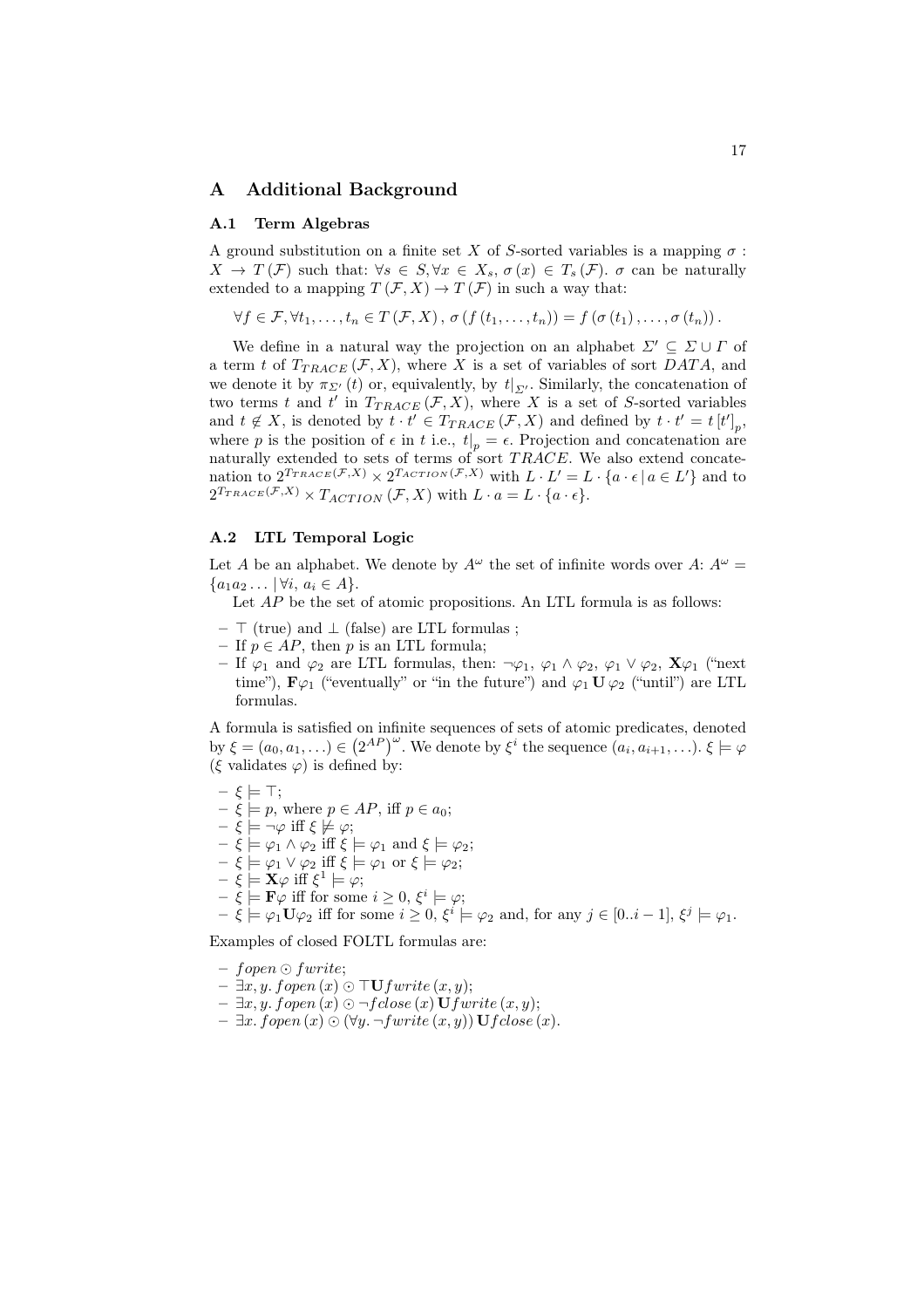#### A.3 Tree Automata

Let X be a set of variables. A top-down tree automaton is a tuple  $\mathcal{A} = (\mathcal{F}, Q, \Delta, q_0, Q_f)$ where F is an alphabet, Q is a finite set of states,  $q_0 \in Q$  is an initial state,  $Q_f \subseteq Q$  is a set of final states and  $\Delta$  is a set of rules of the form:

$$
q(f(x_1,...,x_n)) \to f(q_1(x_1),...,q_n(x_n)).
$$

where  $f \in \mathcal{F}$  of arity  $n \in \mathbb{N}$ ,  $q, q_1, \ldots, q_n \in Q$  and  $x_1, \ldots, x_n \in X$ , or:

 $q \rightarrow q'$  (e-rule)

where  $q, q' \in Q$ .

The transition relation  $\rightarrow_{\mathcal{A}}$  with respect to  $\mathcal{A}$  is defined by:

$$
\forall t, t' \in T (\mathcal{F} \cup Q),
$$
  
\n
$$
t \to_A t'
$$
  
\n
$$
\Leftrightarrow
$$
  
\n
$$
\exists q (f (x_1, \ldots, x_n)) \to f (q_1 (x_1), \ldots, q_n (x_n)) \in \Delta,
$$
  
\n
$$
\exists p \in Pos (t), \exists u_1, \ldots, u_n \in T (\mathcal{F}),
$$
  
\n
$$
t|_p = q (f (u_1, \ldots, u_n)) \text{ and } t' = t [f (q_1 (u_1), \ldots, q_n (u_n))]_p
$$

The language recognized by  $\mathcal A$  is defined by:  $\mathcal L(\mathcal A)=\{t\,|\,q_0\,(t)\rightarrow^*_{\mathcal A} q,q\in Q_f\}.$ The tree languages recognized by top-down tree automata are the regular tree languages.

The size of A is defined by:  $|\mathcal{A}| = |Q| + |\Delta|$ .

#### A.4 Tree Transducers

Let X be a set of variables. A bottom-up tree transducer is a tuple  $\tau = (\mathcal{F}, Q, Q_f, \Delta)$ where  $\mathcal F$  is the finite set of input and output symbols,  $Q$  is a finite set of unary states,  $Q_f \subseteq Q$  is the set of final states,  $\Delta$  is a set of transduction rules of the form:

$$
f(q_1(x_1),\ldots,q_n(x_n))\to q(u)
$$

where  $f \in \mathcal{F}$  of arity  $n \in \mathbb{N}, q, q_1, \ldots, q_n \in Q, x_1, \ldots, x_n \in X, u \in T(\mathcal{F}, \{x_1, \ldots, x_n\}),$ or

 $q(x) \rightarrow q'(u)$  (e-rule)

where  $q, q' \in Q$ ,  $x \in X$ ,  $u \in T(\mathcal{F}, \{x_1\})$ .

The transition relation  $\rightarrow_{\tau}$  for the transducer  $\tau$  is defined by:

$$
\forall t, t' \in T \left( \mathcal{F} \cup Q \right),
$$
  
\n
$$
t \rightarrow_{\tau} t'
$$
  
\n
$$
\Leftrightarrow
$$
  
\n
$$
\exists f \left( q_1 \left( x_1 \right), \dots, q_n \left( x_n \right) \right) \rightarrow q \left( u \right) \in \Delta,
$$
  
\n
$$
\exists p \in Pos \left( t \right), \exists u_1, \dots, u_n \in T \left( \mathcal{F} \right),
$$
  
\n
$$
t|_p = f \left( q_1 \left( u_1 \right), \dots, q_n \left( u_n \right) \right) \text{ and } t' = t \left[ q \left( u \left\{ x_1 \leftarrow u_1, \dots, x_n \leftarrow u_n \right\} \right) \right]_p
$$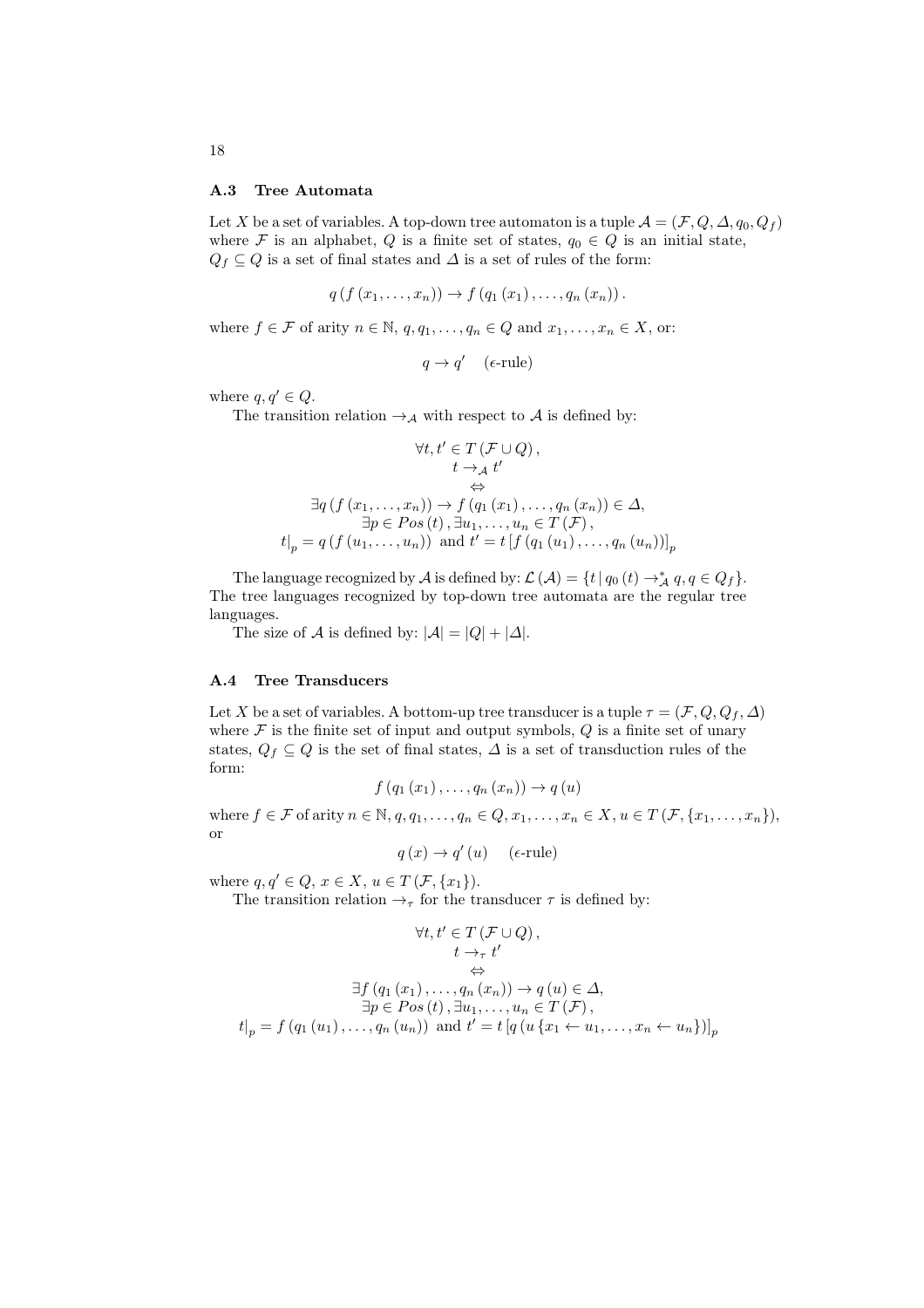$\epsilon$ -rules are a particular case of this definition.

The transduction rule induced by  $\tau$  is the relation  $R_{\tau}$  defined by: $R_{\tau}$  =  $\{(t, t') \mid t \to_{\tau}^* q(t'), t \in T(\mathcal{F}), t' \in T(\mathcal{F}), q \in Q_f\}$ . A bottom-up tree transducer is linear if its rules are linear. A binary relation on  $T_{TRACE}(\mathcal{F}, X)$  is called rational iff there exists a linear bottom-up tree transducer realizing it.

The size of  $\tau$  is defined by:  $|\tau| = |Q| + |\Delta|$ .

The image of a regular set in  $T_{TRACE}(\mathcal{F}, X)$  by a linear bottom-up tree transducer is a regular set in  $T_{TRACE}(\mathcal{F}, X)$ . Bottom-up tree transductions are closed by union, intersection and composition.

#### B Examples

*Example 5.* Let B be a behavior pattern constructed from the sequence  $a(x)$ .  $b \cdot c(x)$  such that the sequence  $d(x) \cdot e(x)$  frees x and is therefore forbidden between  $a(x)$  and  $c(x)$ .

Let's define:

$$
T_{a_1\cdots a_n}(\mathcal{F})=T_{TRACE}(\mathcal{F})\cdot a_1\cdot T_{TRACE}(\mathcal{F})\cdots a_n\cdot T_{TRACE}(\mathcal{F}).
$$

We then define  $B$  by:

$$
B = \bigcup_{\sigma} \left( \left( a(x) \cdot T_b \left( \mathcal{F} \right) \cdot c(x) \right) \sigma \setminus T_{(d(x) \cdot e(x))\sigma} \left( \mathcal{F} \right) \right).
$$

Assume action b effectively realizes the behavior pattern functionality: abstraction with respect to this pattern then corresponds to inserting the abstraction symbol  $\lambda$  immediately after action b.

In order to define the set of rewrite rules which compose the abstraction system, we need to consider the case where the sequence  $d(x) \cdot e(x)$  appears between  $a(x)$  and b or between b and  $c(x)$ , and the case where action  $d(x)$ appears between  $a(x)$  and b and action  $e(x)$  appears between b and  $c(x)$ . Thus, we define three rewrite rules using the following  $A_i(x)$  and  $B_i(x)$  sets:

$$
- A_1(x) = a(x) \cdot T(\mathcal{F}) \setminus T_{d(x)}(\mathcal{F}) \cdot b;
$$
  
\n
$$
- B_1(x) = T(\mathcal{F}) \setminus T_{e(x)}(\mathcal{F}) \cdot c(x);
$$
  
\n
$$
- A_2(x) = a(x) \cdot T_{d(x)}(\mathcal{F}) \setminus T_{d(x) \cdot e(x)}(\mathcal{F}) \cdot b;
$$
  
\n
$$
- B_2(x) = T(\mathcal{F}) \setminus T_{e(x)}(\mathcal{F}) \cdot c(x);
$$
  
\n
$$
- A_3(x) = a(x) \cdot T(\mathcal{F}) \setminus T_{d(x)}(\mathcal{F}) \cdot b;
$$
  
\n
$$
- B_3(x) = T_{e(x)}(\mathcal{F}) \setminus T_{d(x) \cdot e(x)}(\mathcal{F}) \cdot c(x).
$$

Importance of the choice of the insertion position for the abstraction symbol is illustrated by the following example.

Consider a behavior pattern describing the reading of a sensitive file  $ReadFile$ and a behavior pattern describing the sending of data over the network  $socket \cdot$ sendto. The trace socket ReadFile·sendto will be deemed suspicious only when the abstraction symbol identifying the reading of a sensitive file is inserted immediately after ReadFile and the abstraction symbol identifying the sending of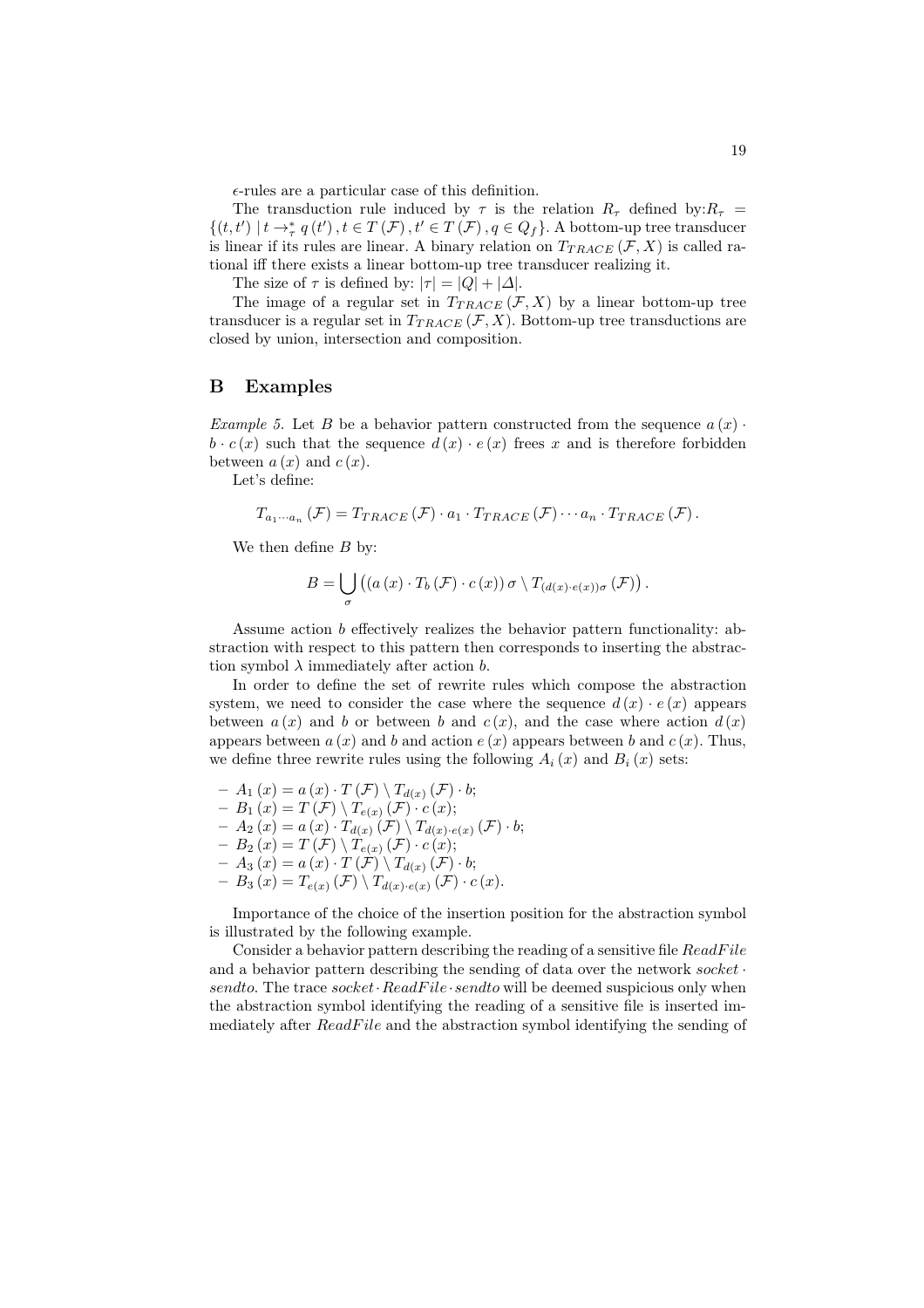data over the network is inserted after sendto. Indeed, in that case the trace will be interpreted as the the reading of a sensitive file followed by a network communication. The choice of this insertion position therefore allows the detection algorithm to reduce false positives and false negatives.

# C Proofs

Theorems 1 and 2 rely notably on a lemma stating that, whenever some behavior pattern is abstracted within a trace  $t$  after any number of steps, it can be abstracted from t in one step and at the same concrete position.

**Definition 12** (Concrete Position). Let t be a term of  $T_{TRACE}(\mathcal{F})$  and t' be *a subterm of* t*, of sort* T RACE*. The* concrete position of t ′ *in* t *is the position of*  $t'|_{\Sigma}$  *in*  $t|_{\Sigma}$ *.* 

Definition 13 (Abstraction at a Concrete Position). *Let* B *be a behavior pattern associated to an abstraction symbol* λ *and equipped with an abstraction relation*  $\rightarrow$ *. We say that the trace*  $t = t_1 \cdot t_2$  *is* abstracted with respect to B into  $t_1 \cdot \lambda \cdot t_2$  at the concrete position p, denoted by  $t_1 \cdot t_2 \rightarrow_p t_1 \cdot \lambda \cdot t_2$ , iff  $t_1 \cdot t_2 \rightarrow t_1 \cdot \lambda \cdot t_2$  and p is the concrete position of  $t_2$  in t.

This lemma can therefore be stated as follows. If  $t \to^* t_1 \cdot t_2 \to_p t_1 \cdot \lambda \cdot t_2$ , then there exists  $u_1, u_2 \in T(\mathcal{F})$  such that:  $t \to_p u_1 \cdot \lambda \cdot u_2$ .



We actually show a more general form of this lemma, where a variable number of behavior patterns (not necessarily distinct) are abstracted one after the other.

**Lemma 1.** Let  $t \in T_{TRACE}(\mathcal{F})$  be a trace and  $\lambda_1, \lambda_2, \ldots, \lambda_n \in T_{ACTION}(\mathcal{F}_{\Gamma})$ *be abstract actions. Let an abstraction chain from t be*  $t \to^* t_1 \cdot t'_1 \to_{p_1} t_1 \cdot \lambda_1 \cdot t'_1 \to^* t_1 \cdot t'_1$  $t_2 \cdot t'_2 \rightarrow_{p_2} t_2 \cdot \lambda_2 \cdot t'_2 \rightarrow^* \ldots \rightarrow^* t_n \cdot t'_n \rightarrow_{p_n} t_n \cdot \lambda_n \cdot t'_n$  where we distinguish n *abstraction steps, then:*

$$
\exists u_1, \ldots u_n, u'_1, \ldots u'_n \in T_{TRACE}(\mathcal{F}),
$$
  

$$
t \rightarrow_{p_1} u_1 \cdot \lambda_1 \cdot u'_1 \rightarrow_{p_2} u_2 \cdot \lambda_2 \cdot u'_2 \rightarrow_{p_3} \ldots \rightarrow_{p_n} u_n \cdot \lambda_n \cdot u'_n
$$

*Proof.* By induction on the length of the derivation  $t \to^* t_{n+1} \cdot t'_{n+1}$ .

- For the base case  $k = 1$ , we have:  $t \rightarrow_{p_1} t_1 \cdot \lambda_1 \cdot t'_1$ . Hence:  $\exists u_1, u'_1, u_1 =$  $t_1, u'_1 = t'_1.$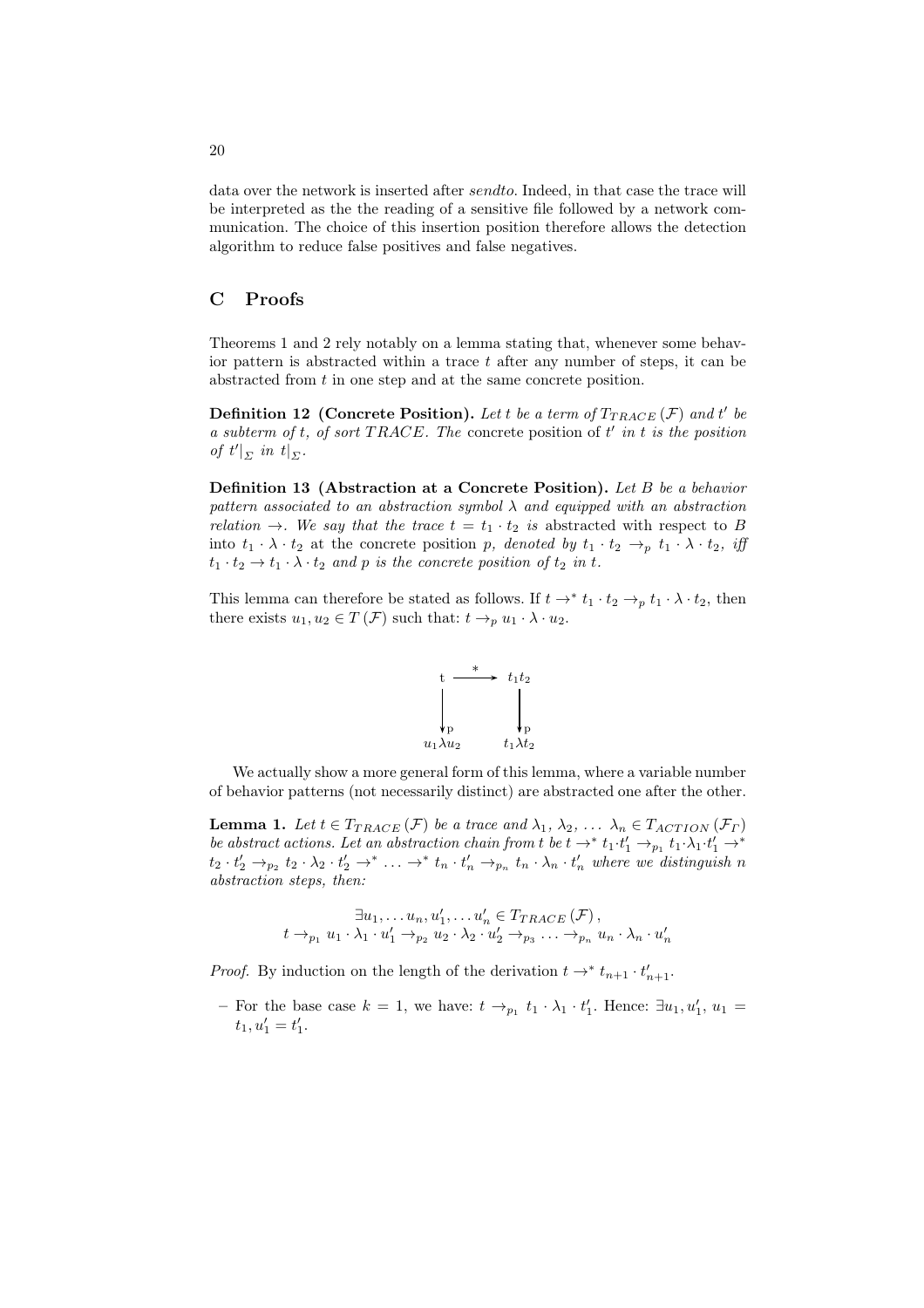– For the induction step  $n \Rightarrow n+1$ , assume the property for  $l = n$ . We prove the property for  $l = n + 1$ . By the induction hypothesis applied to  $t \to^* t_1 \cdot t_1' \to_{p_1} t_1 \cdot \lambda_1 \cdot t_1' \to^* t_2 \cdot t_2' \ldots \to t_n \cdot t_n' \to_{p_n} t_n \cdot \lambda_n \cdot t_n' \to^* t_{n+1} \cdot t_{n+1}',$  $\exists u_1, \ldots u_n, u'_1, \ldots, u'_n \in T_{TRACE}(\mathcal{F}), t \rightarrow_{p_1} u_1 \cdot \lambda_1 \cdot u'_1 \rightarrow \ldots \rightarrow u_n \cdot \lambda_n \cdot u'_n.$ For  $l = n+1$ , the chain of length n is extended by  $t_n \cdot \lambda_n \cdot t'_n \to^* t_{n+1} \cdot t'_{n+1} \to$  $t_{n+1} \cdot \lambda_{n+1} \cdot t'_{n+1}.$ 

We want to rewrite  $u_n \cdot \lambda_n \cdot u'_n$  in  $u_{n+1} \cdot \lambda_{n+1} \cdot u'_{n+1}$ .

Now, existence of the reduction  $t_{n+1} \cdot t'_{n+1} \to t_{n+1} \cdot \lambda_{n+1} \cdot t'_{n+1}$  entails the existence of an occurrence of the behavior pattern  $B_{n+1}$  in  $t_{n+1} \cdot t'_{n+1}$ . This occurrence also appears in  $u_n \cdot \lambda_n \cdot u'_n$  and can therefore be abstracted at the same concrete position  $p_{n+1}$ , hence the existence of terms  $u_{n+1}$  and  $u'_{n+1}$ such that:  $u_n \cdot \lambda_n \cdot u'_n \rightarrow_{p_{n+1}} u_{n+1} \cdot \lambda_{n+1} \cdot u'_{n+1}$ .

**Theorem 1.** Let X be a set of variables of sort DATA. Let  $\alpha_1, \ldots, \alpha_n \in$  $T_{ACTION}(\mathcal{F}_\Gamma, X)$ . Then the malicious behavior  $M := \exists X. \alpha_1 \odot \alpha_2 \odot \ldots \odot \alpha_n$ *has the property of* (n, 0)*-completeness.*

*Proof.* Let  $L \subseteq T(\mathcal{F}_{\Sigma})$  be a set of traces. We show that:

$$
L \models M
$$
  
\n
$$
\exists t' \in R^{\leq n}(L), R^{\leq 0}(t')|_{\Gamma} \subseteq T_{TRACE}(\mathcal{F}_{\Gamma}) \cdot M \cdot T_{TRACE}(\mathcal{F}_{\Gamma}).
$$

 $\Rightarrow$  By definition of the infection, there exists a trace  $t \in L$  with a normal form  $t \downarrow$  such that  $t \downarrow|_{\Gamma}$  is in  $T_{TRACE}(\mathcal{F}_{\Gamma}) \cdot M \cdot T_{TRACE}(\mathcal{F}_{\Gamma})$ . Thereby,  $t \downarrow$  can be written:

$$
t\downarrow = t_1 \cdot \alpha_1 \cdot t_2 \cdots \alpha_n \cdot t_n
$$

where  $t_1, \ldots, t_n \in T_{TRACE}(\mathcal{F})$ .

By Lemma 1, there exists  $u_1, \ldots, u_n \in T_{TRACE}(\mathcal{F})$  such that t is abstracted into  $t' = u_1 \cdot \alpha_1 \cdot u_2 \cdots \alpha_n \cdot u_n$  in exactly n steps. Thus  $t' \in R^{\leq n}(L)$ . Moreover  $t'|_{\Gamma} \in T_{TRACE}(\mathcal{F}_{\Gamma}) \cdot M \cdot T_{TRACE}(\mathcal{F}_{\Gamma})$ . Therefore, every future abstraction of t' will still contain this occurrence of M, hence:  $R^*(t')|_{\Gamma} \subseteq T_{TRACE}(\mathcal{F}_{\Gamma}) \cdot M$ .  $T_{TRACE}(\mathcal{F}_{\Gamma}).$ 

 $\Leftarrow$  Let  $t' \in R^{\leq n}(L)$  be a partial abstraction of a trace of L such that  $R^0(t')|_{\Gamma} \subseteq T_{TRACE}(\mathcal{F}_{\Gamma}) \cdot M \cdot T_{TRACE}(\mathcal{F}_{\Gamma})$ . So  $t'|_{\Gamma}$  is in  $T_{TRACE}(\mathcal{F}_{\Gamma}) \cdot M \cdot T_{TRACE}(\mathcal{F}_{\Gamma})$  $T_{TRACE}(\mathcal{F}_{\Gamma})$  and t' can be written  $t'=t_1\cdot \alpha_1\cdot t_2\cdots \alpha_n\cdot t_n$ , where  $t_1,\ldots,t_n\in$  $T_{TRACE}(\mathcal{F})$ . Clearly, any future abstraction of t' will still contain this occurrence of M and this will be especially true for its normal form  $t' \downarrow \in L \downarrow_R$ . Hence  $t' \downarrow|_{\Gamma} \in T_{TRACE} (\mathcal{F}_{\Gamma}) \cdot M \cdot T_{TRACE} (\mathcal{F}_{\Gamma})$  and thus  $L \models M$ .

Theorem 2. *Let* X*,* Y *be two disjoint sets of variables of sort* DAT A*. Let*  $\lambda_1(\overline{x_1})$ ,  $\lambda_2(\overline{x_2})$ ,  $\lambda_3(\overline{x_3})$  *be abstract actions with*  $\lambda_2 \neq \lambda_1$  *and*  $\lambda_2 \neq \lambda_3$  *and such that* X *is exactly the set of variables appearing in*  $\overline{x_1}$  *and*  $\overline{x_3}$  *and variables of*  $\overline{x_2}$ *are variables from*  $X \cup Y$ *. Then the malicious behavior*  $M := \exists X \forall Y \cdot \lambda_1(\overline{x_1}) \wedge \overline{x_2}$  $(\neg \lambda_2 (\overline{x_2}) \mathbf{U} \lambda_3 (\overline{x_3}))$  *has the property of*  $(3,2)$ *-completeness.*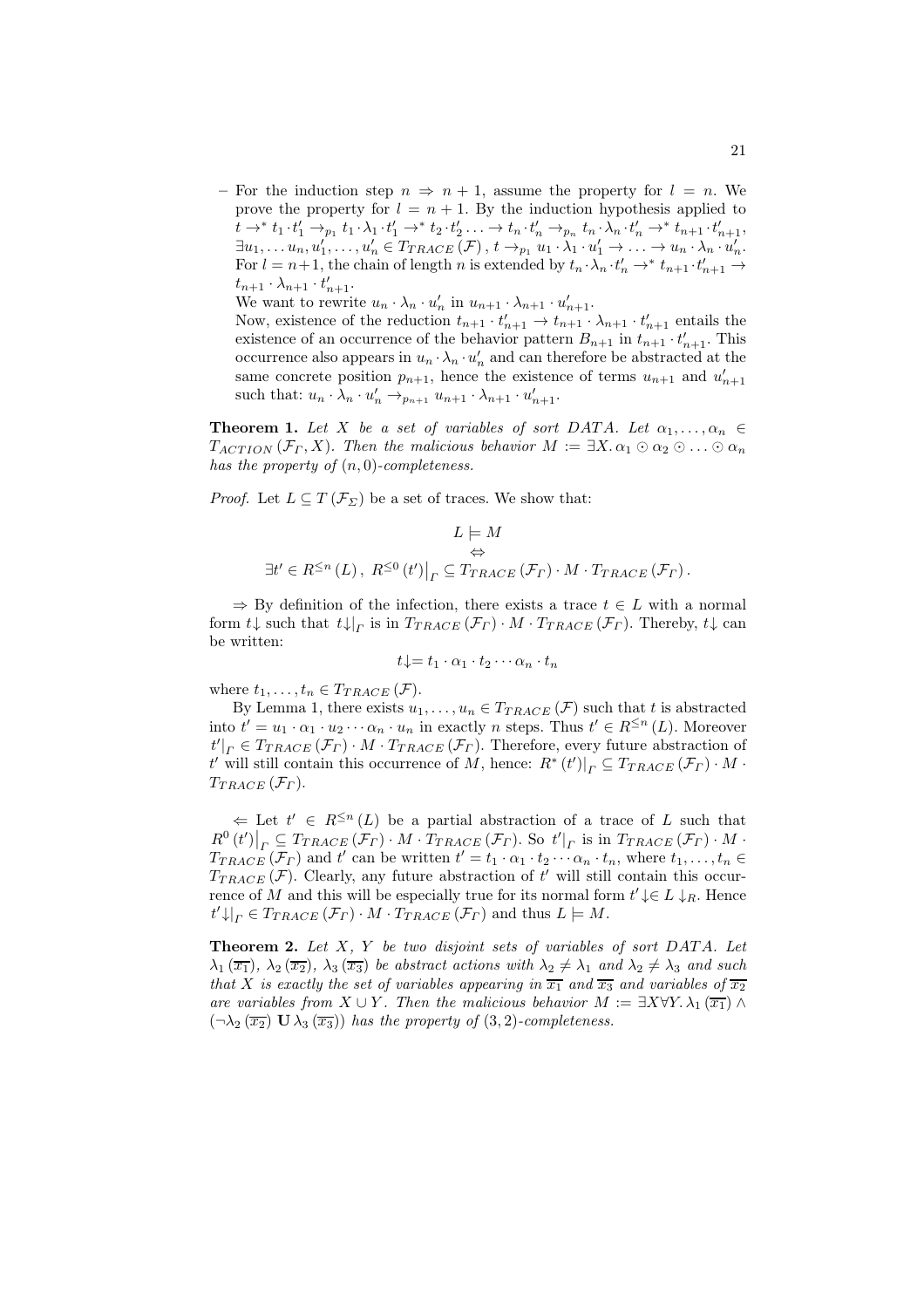*Proof.* Let  $L \subseteq T(\mathcal{F}_{\Sigma})$  be a set of traces. We show that:

$$
L \models M
$$
  
\n
$$
\exists t' \in R^{\leq 3}(L), R^{\leq 2}(t')|_{\Gamma} \subseteq T_{TRACE}(\mathcal{F}_{\Gamma}) \cdot M \cdot T_{TRACE}(\mathcal{F}_{\Gamma}).
$$

 $\Leftarrow$  Let  $t' \in R^{\leq 3}(L)$  be a trace such that  $R^{\leq 2}(t')|_{\Gamma} \subseteq T(\mathcal{F}_{\Gamma}) \cdot M \cdot T(\mathcal{F}_{\Gamma})$ .

In particular,  $t'|_{\Gamma} \in T(\mathcal{F}_{\Gamma}) \cdot M \cdot T(\mathcal{F}_{\Gamma})$  so there exists a substitution  $\sigma_X$ :  $X \to T_{DATA}(\mathcal{F})$  such that we may decompose t' in  $t' = u \cdot \alpha_1 \sigma_X \cdot v \cdot \alpha_3 \sigma_X \cdot w$ , and such that no instance of  $\alpha_2 \sigma_X$  appears in v. We can choose  $\sigma_X$ , u, v and w in such a way that the malicious behavior does not occur in  $\alpha_1 \sigma_X \cdot v$  nor  $v \cdot \alpha_3 \sigma_X$ :

$$
\{\alpha_1 \sigma_X \cdot v|_{\Gamma}, v|_{\Gamma} \cdot \alpha_3 \sigma_X\} \notin T(\mathcal{F}_{\Gamma}) \cdot M \cdot T(\mathcal{F}_{\Gamma}). \tag{1}
$$

Let  $t''$  be a normal form of  $t': t'' \in \{t'\} \downarrow_R$ . Assume L is not infected by M. Then  $t''|_{\Gamma} \notin T(\mathcal{F}_{\Gamma}) \cdot M \cdot T(\mathcal{F}_{\Gamma})$  and there must exist a substitution  $\sigma_Y \in Subst_Y$ such that the abstract action  $\alpha_2 \sigma_X \sigma_Y$  has been inserted at a concrete position p between  $\alpha_1 \sigma_X$  and  $\alpha_3 \sigma_X$ . By Lemma 1, we could have inserted this action  $\alpha_2 \sigma_X \sigma_Y$  directly in term t', at the same concrete position p:

$$
\exists t_1, t_2, t' \rightarrow_p t_1 \cdot \alpha_2 \sigma_X \sigma_Y \cdot t_2.
$$

Considering that the insertion is made between actions  $\alpha_1 \sigma_X$  and  $\alpha_3 \sigma_X$ , and given that  $t' = u \cdot \alpha_1 \sigma_X \cdot v \cdot \alpha_3 \sigma_X \cdot w$ , we can decompose v in  $v = v_1 \cdot v_2$  such that insertion occurs after  $v_1$ , in other words:

$$
t' \rightarrow_{p} u \cdot \alpha_{1} \sigma_{X} \cdot v_{1} \cdot \alpha_{2} \sigma_{X} \sigma_{Y} \cdot v_{2} \cdot \alpha_{3} \sigma_{X} \cdot w.
$$

Let's denote by  $t'_1$  the obtained term:  $t'_1 = u \cdot \alpha_1 \sigma_X \cdot v_1 \cdot \alpha_2 \sigma_X \sigma_Y \cdot v_2 \cdot \alpha_3 \sigma_X \cdot w$ . By hypothesis,  $R^{\leq 2}(t')|_{\Gamma} \subseteq T(\mathcal{F}_{\Gamma}) \cdot M \cdot T(\mathcal{F}_{\Gamma})$ . Yet,  $t'_{1} \in R^{\leq 2}(t')$  so there exists an occurrence of M in  $t'_1$  and hence there existed another occurrence of M in t' than the one within which we have inserted  $\alpha_2 \sigma_X \sigma_Y$ . Furthermore,  $t' \in R^{\leq 3}(L)$  so at most three abstraction symbols appear within  $t'$ . Hence, the second occurrence of M must share one of its actions with the first occurrence of M. Finally, by hypothesis (1), neither  $\alpha_1 \sigma_X \cdot v$  nor  $v \cdot \alpha_3 \sigma_X$  contain an abstract occurrence of the malicious behavior so we are necessarily in one of the following two cases:

- There exists a substitution  $\sigma'_X \in Subst_X$  such that  $\alpha_1 \sigma'_X$  appears in u,  $\alpha_3 \sigma'_X = \alpha_3 \sigma_X$  and  $\alpha_2 \sigma_X \neq \alpha_2 \sigma'_X$ ;
- There exists a substitution  $\sigma'_X \in Subst_X$  such that  $\alpha_3 \sigma'_X$  appears in w,  $\alpha_1 \sigma'_X = \alpha_1 \sigma_X \text{ and } \alpha_2 \sigma_X \neq \alpha_2 \sigma'_X.$

Both cases being symmetrical, let's assume we are in the first case.

We now reason on this occurrence of  $M$  in  $t'_1$  similarly to the way we did for the first occurrence of  $M$  in  $t'$ .

By non infection hypothesis, normal forms of  $t'_1$  are not in  $T(\mathcal{F}) \cdot \pi_F^{-1}(M) \cdot$  $T(\mathcal{F})$  so an action  $\alpha_2 \sigma'_X \sigma'_Y$  can be inserted by abstraction between  $\alpha_1 \sigma'_X$  and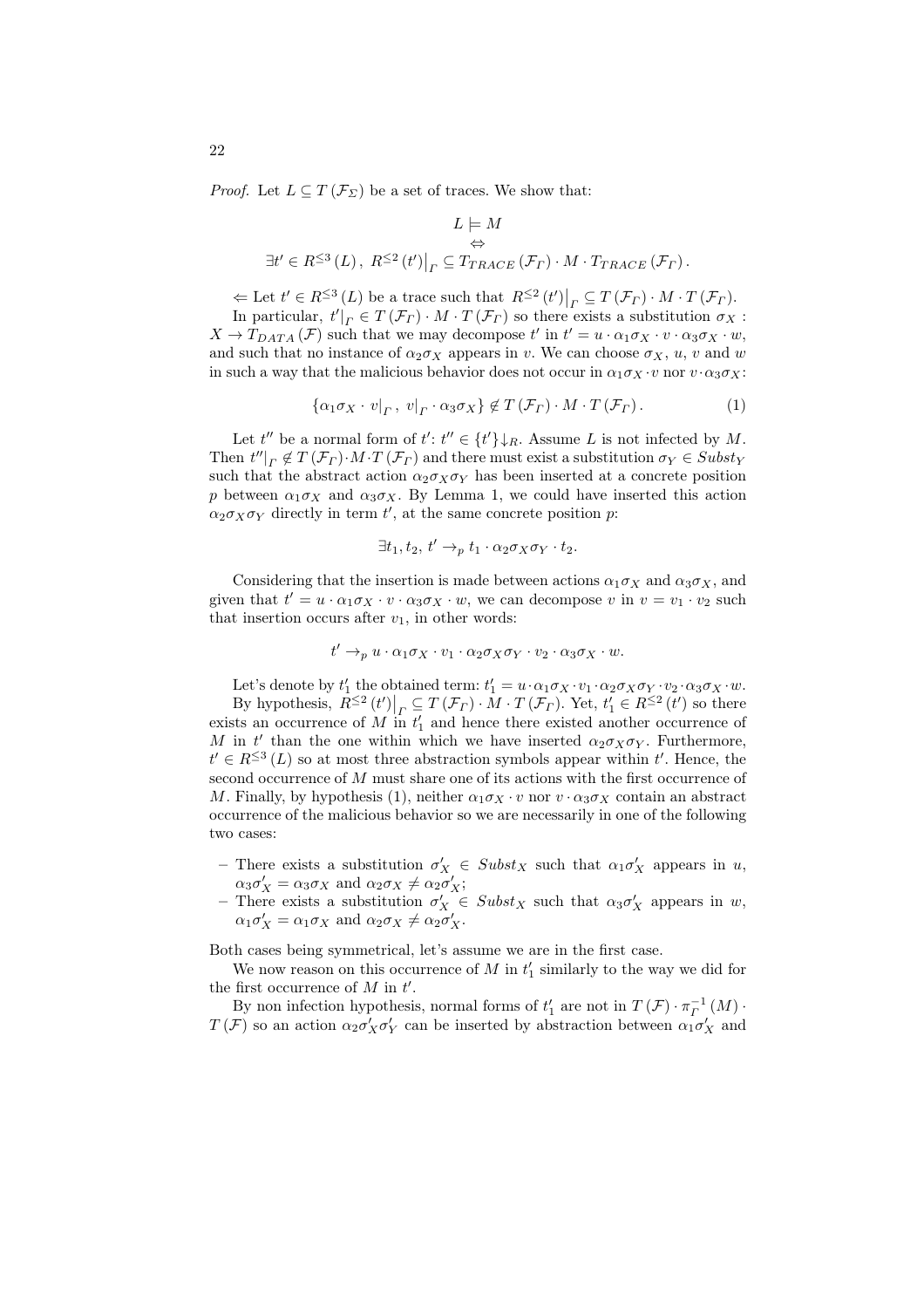$\alpha_3 \sigma'_X$ , for some substitution  $\sigma'_Y \in Subst_Y$ . And by Lemma 1, this abstraction can be performed at the same concrete position in  $t'_1$ , yielding a term  $t'_2 \in R^2(t')$ , where the second occurrence of M has been invalidated by the action  $\alpha_2 \sigma'_X \sigma'_Y$ .

Yet, by the hypothesis  $t' \in R^{\leq 3}(L)$ ,  $t'$  can not contain any other abstract action than the three actions previously identified  $(\alpha_1 \sigma'_X, \alpha_1 \sigma_X$  and  $\alpha_3 \sigma_X)$  so  $t'_2$  does not contain any other occurrence of M. This contradicts hypothesis  $R^{\leq 2}(t')\big|_T \subseteq T(\mathcal{F}_T) \cdot M \cdot T(\mathcal{F}_T).$ 

 $\Rightarrow$  By definition of the infection, there exists a trace  $t \in L$  such that one of its normal forms  $t \downarrow$  is in  $T(\mathcal{F}) \cdot \pi_F^{-1}(M) \cdot T(\mathcal{F})$  and can therefore be written:

$$
t\!\downarrow = u\cdot \alpha_1 \sigma_X \cdot v\cdot \alpha_3 \sigma_X \cdot w
$$

where  $\sigma_X \in Subst_X$  is a ground substitution over X,  $u, v, w \in T_{TRACE}(\mathcal{F})$  and no instance of  $\alpha_2 \sigma_X$  appears in v.

We first define a term  $t' \in R^{\leq 3}(t)$  that contains an occurrence of M i.e., that can be written  $t' = u' \cdot \alpha_1 \sigma_X \cdot v' \cdot \alpha_3 \sigma_X \cdot w'$ , such that v' does not contain any instance of  $\alpha_2 \sigma_X$ . The terms  $u'$ ,  $v'$  and  $w'$  are defined as follows:

– If the abstract actions at the head of w contain an instance of  $\alpha_2 \sigma_X$ , that is if  $w = w_1 \cdot \alpha_2 \sigma_X \sigma_Y \cdot w_2$  where  $w_1 \in T(\mathcal{F}_\Gamma)$  and  $\sigma_Y \in Subst_Y$ , then, by Lemma 1:

$$
\exists u',v',w_1',w_2' \in T(\mathcal{F}_{\Sigma}),\, t \rightarrow \rightarrow \rightarrow u' \cdot \alpha_1 \sigma_X \cdot v' \cdot \alpha_3 \sigma_X \cdot w_1' \cdot \alpha_2 \sigma_X \sigma_Y \cdot w_2'.
$$

We then define:  $w' = w'_1 \cdot \alpha_2 \sigma_X \sigma_Y \cdot w'_2$ . Thus  $t' = u' \cdot \alpha_1 \sigma_X \cdot v' \cdot \alpha_3 \sigma_X \cdot v''$  $w'_1 \cdot \alpha_2 \sigma_X \sigma_Y \cdot w'_2$ . Moreover, since  $t \in L$  is concrete, v' contains no abstract action.

– Otherwise, by Lemma 1:

$$
\exists u', v', w' \in T(\mathcal{F}_{\Sigma}), t \rightarrow v' \cdot \alpha_1 \sigma_X \cdot v' \cdot \alpha_3 \sigma_X \cdot w'.
$$

Thus  $t' = u' \cdot \alpha_1 \sigma_X \cdot v' \cdot \alpha_3 \sigma_X \cdot w'$ . Moreover, since  $t \in L$  is concrete, v' contains no abstract action.

As we observed for each case,  $v'$  contains no abstract action, so it contains no instance of  $\alpha_2 \sigma_X$ . Hence,  $t'|_{\Gamma} \in T(\mathcal{F}_{\Gamma}) \cdot M \cdot T(\mathcal{F}_{\Gamma})$ .

We now show that:  $R^{\leq 3}(t')|_{\Gamma} \subseteq T(\mathcal{F}_{\Gamma}) \cdot M \cdot T(\mathcal{F}_{\Gamma})$ . For this, we show that:  $R^*(t')|_{\Gamma} \subseteq T(\mathcal{F}_{\Gamma}) \cdot M \cdot T(\mathcal{F}_{\Gamma})$ . Assume this is not the case and that  $t'$  can thus be rewritten in such a way that an action  $\alpha_2 \sigma_X \sigma'_Y$  is inserted within  $v'$  for some substitution  $\sigma'_Y \in Subst_Y$ . The occurrence of the behavior pattern responsible for this insertion must also appear in  $t\downarrow$ . However,  $t\downarrow$  is in normal form so this occurrence has already been abstracted, at the same concrete position, that is after a concrete action of v.

Moreover, by hypothesis, no instance of  $\alpha_2 \sigma_X$  appears in v since  $t \downarrow$  is in  $T(\mathcal{F}) \cdot \pi_F^{-1}(M) \cdot T(\mathcal{F})$ , so action  $\alpha_2 \sigma_X \sigma'_Y$  necessarily appears in the abstract actions at the head of  $w$ . But this corresponds to the first case of the two previous cases, so this occurrence has already been abstracted, which resulted in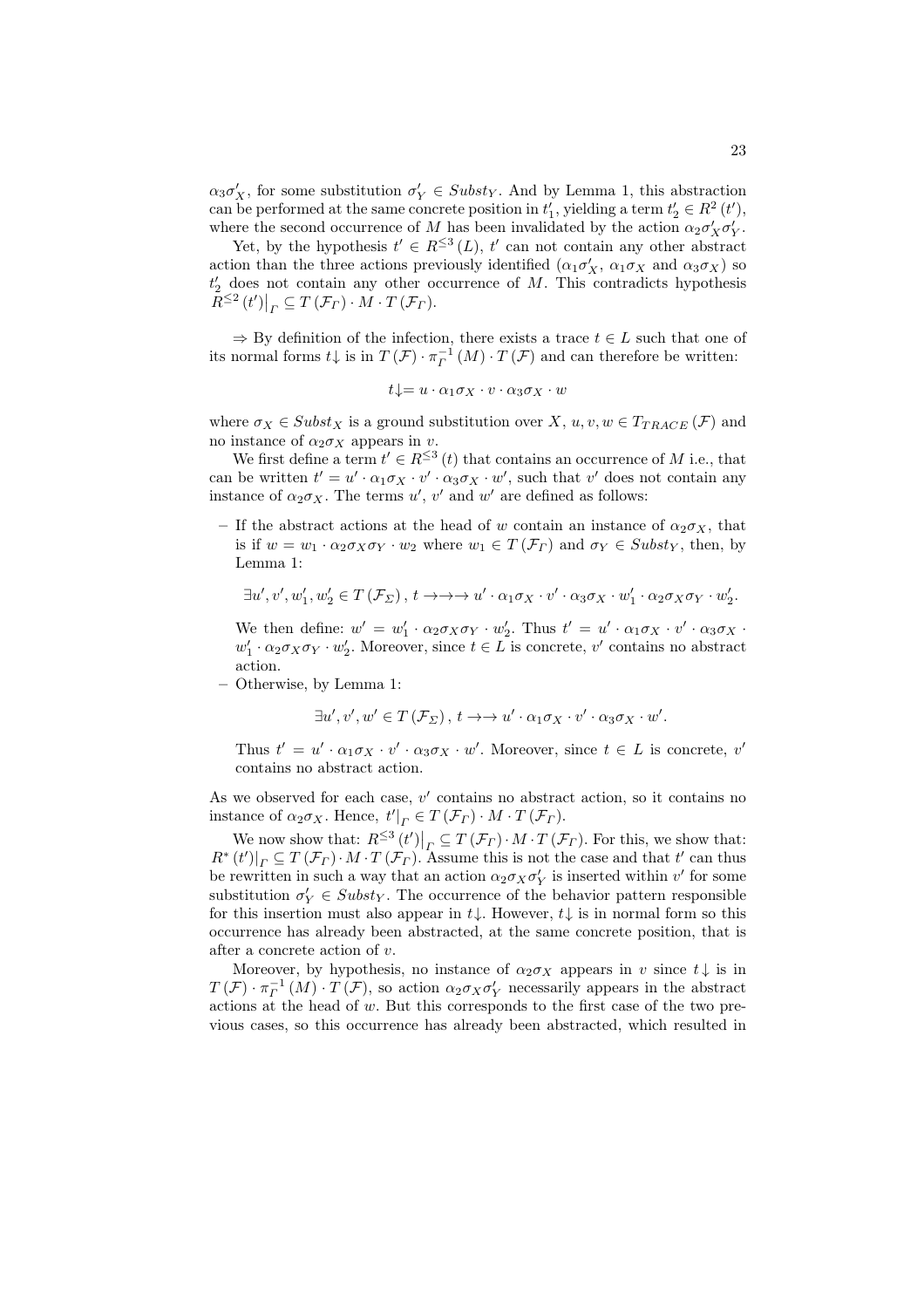the  $\alpha_2 \sigma_X \sigma_Y$  action in t'. As R is a terminating abstraction relation, a behavior pattern occurrence can only be abstracted once, so this occurrence can not anymore be abstracted, which contradicts the assumption that an abstraction from *t'* inserted this action  $\alpha_2 \sigma_X \sigma'_Y$ .

Hence:  $R^*(t')|_{\Gamma} \subseteq T(\mathcal{F}_{\Gamma}) \cdot M \cdot T(\mathcal{F}_{\Gamma}).$ 

We use the following definition and lemma to prove the rationality of abstraction.

**Definition 14.** Let  $\Omega$  be a set of function symbols with signature  $DATA^n \rightarrow$ ACTION,  $n \in \mathbb{N}$ . Let  $L \subseteq T_{TRACE}(\mathcal{F})$  be a set of traces. The  $\Omega$ -generalized *form of* L *is the set:*

$$
\Pi_{\Omega}(L) = \{t_0 \cdot a_1 \cdot t_1 \cdots a_n \cdot t_n \mid t_0, \ldots, t_n \in T_{TRACE}(\mathcal{F}),
$$
  
\n
$$
a_1, \ldots, a_n \in T_{ACTION}(\Omega \cup \mathcal{F}_d),
$$
  
\n
$$
t_0 \cdots t_n \in L\}.
$$

**Lemma 2.** Let  $\Omega \subseteq \mathcal{F}_a$  be a set of function symbols with signature  $DATA^n \to$  $ACTION, n \in \mathbb{N}$ . If A is a bottom-up tree automaton without  $\epsilon$ -rules, then there *exists a bottom-up tree automaton without*  $\epsilon$ *-rules of size*  $O(|A|)$  *recognizing the*  $\Omega$ -generalized form of  $\mathcal{L}(A)$ .

*Proof.* The proof is straightforward since it amounts to adding loops consuming actions of  $T_{ACTION}$  ( $\Omega \cup \mathcal{F}_d$ ) on the states of A that recognize terms of sort T RACE.

More specifically, let A be an automaton  $A = (\mathcal{F}, Q, Q_f, \Delta)$ . We construct an automaton  $A' = (\mathcal{F}, Q', Q_f, \Delta')$  in the following way:

- Initially,  $Q' = Q$  and  $\Delta' = \Delta$ ;
- Create generic states  $q_{\mathcal{F}_d}$  and  $q_{\Omega}$  in  $Q'$  respectively consuming any data symbol in  $\mathcal{F}_d$  and any action in  $T(\Omega \cup \mathcal{F}_d)$ , and add to  $\Delta'$  the corresponding rules:  $d \to q_{\mathcal{F}_d}(d)$  for every symbol  $d \in \mathcal{F}_d$  and  $f(q_{\mathcal{F}_d}(x_1), \ldots, q_{\mathcal{F}_d}(x_n)) \to$  $q_{\Omega}$  (f  $(x_1, \ldots, x_n)$ ) for every function symbol  $f \in \Omega$  of arity  $n \in \mathbb{N}$ ;
- $-$  For each rule  $\cdot (q(x), q'(x')) \rightarrow q''(\cdot (x, x')) \in \Delta$ , add a rule  $\cdot (q_{\Omega}(x), q''(x')) \rightarrow$  $q''(\cdot(x,x'));$
- For each rule  $\epsilon \to q''(\epsilon)$ , add a rule  $(q_{\Omega}(x), q''(x')) \to q''(\cdot(x, x')).$

We finally prove that:  $\mathcal{L}(A') = \amalg_{\Omega} (\mathcal{L}(A)).$ 

Let  $t \in T_{TRACE}(\mathcal{F})$ . If t is recognized by A', then there is a derivation  $t \rightarrow_{\Delta'}^* q_f(t)$  with  $q_f \in Q_f$ . During this derivation, the used rules of  $\Delta'$  of the form  $\cdot (q(x), q'(x')) \rightarrow q''(\cdot (x, x'))$  are either rules of  $\Delta$  or new rules of the form:  $(q_{\Omega}(x), q''(x')) \rightarrow q''(\cdot(x, x'))$ . So, t can be decomposed into: t =  $t_0 \cdot a_1 \cdot t_1 \cdots a_n \cdot t_n$  such that:

$$
t \rightarrow_{\Delta'}^* t_0 \cdot a_1 \cdot t_1 \cdots a_n \cdot q_n (t_n)
$$
  
\n
$$
\rightarrow_{\Delta'}^* t_0 \cdot a_1 \cdot t_1 \cdots q_{\Omega} (a_n) \cdot q_n (t_n)
$$
  
\n
$$
\rightarrow_{\Delta'}^* t_0 \cdot a_1 \cdot t_1 \cdots q_n (a_n \cdot t_n)
$$
  
\n
$$
\rightarrow_{\Delta'}^* t_0 \cdot a_1 \cdot t_1 \cdots q_{n-1} (t_{n-1} \cdot a_n \cdot t_n)
$$
  
\n...  
\n
$$
\rightarrow_{\Delta'}^* t_0 \cdot q_1 (a_1 \cdot t_1 \cdots a_n \cdot t_n)
$$
  
\n
$$
\rightarrow_{\Delta'}^* q_0 (t_0 \cdot a_1 \cdot t_1 \cdots a_n \cdot t_n)
$$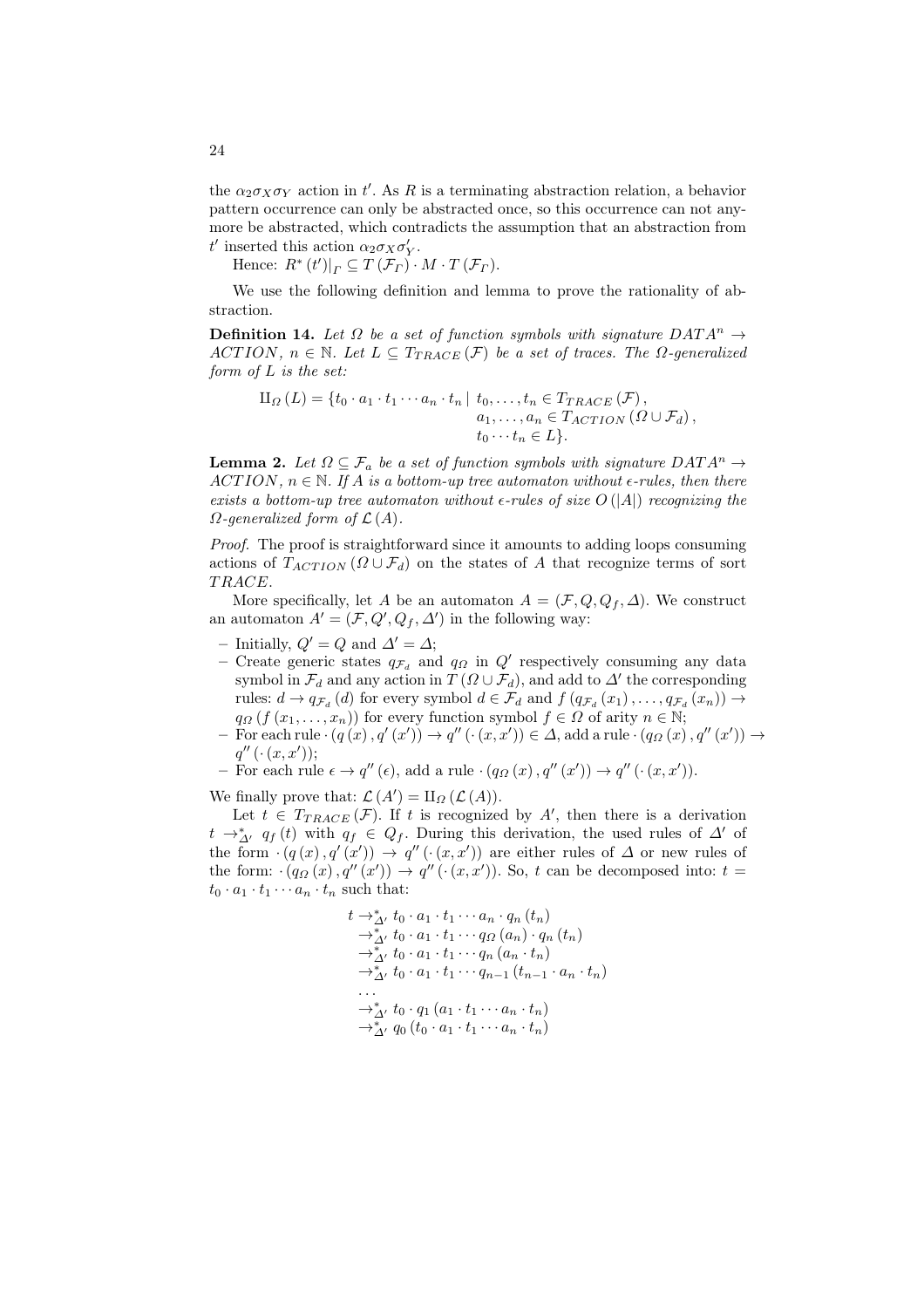where  $q_0, \ldots q_n \in Q$ ,  $q_0 = q_f$  and, for all  $i \in [1..n]$ ,  $a_i \rightarrow^*_{\Delta'} q_{\Omega}(a_i)$ .

For all  $i \in [1..n]$ , existence of the reduction  $t_{i-1} \cdot q_i (a_i \cdot t_i \cdots t_n) \rightarrow^*_{\Delta'} q_{i-1} (t_{i-1} \cdot a_i \cdot t_i \cdots t_n)$ entails that:  $\forall u \in T_{TRACE}(\mathcal{F} \cup \Omega), t_{i-1} \cdot q_i(u) \rightarrow^*_{\Delta'} q_{i-1} (t_{i-1} \cdot u).$ 

Hence:

$$
t_0 \cdots t_n \rightarrow^*_{\Delta'} t_0 \cdot t_1 \cdots q_n (t_n)
$$
  
\n
$$
\rightarrow^*_{\Delta'} t_0 \cdot t_1 \cdots q_{n-1} (t_{n-1} \cdot t_n)
$$
  
\n...  
\n
$$
\rightarrow^*_{\Delta'} t_0 \cdot q_1 (t_1 \cdots t_n)
$$
  
\n
$$
\rightarrow^*_{\Delta'} q_0 (t_0 \cdot t_1 \cdots t_n)
$$

Assume, without loss of generality, that the state  $q_{\Omega}$  does not appear in the derivation  $t_0 \cdots t_n \to_{\Delta'}^* q_f(t_0 \cdots t_n)$ . Then the state  $q_{\mathcal{F}_d}$  does not appear either in this derivation, so only rules of  $\Delta$  are used. Hence,  $t_0 \cdots t_n \rightarrow^*_{\Delta} q_f(t_0 \cdots t_n)$ , so  $t_0 \cdots t_n \in \mathcal{L}(A)$ , and finally  $t \in \amalg_{\Omega} (\mathcal{L}(A)).$ 

Conversely, if t is in  $\text{II}_{\Omega}(\mathcal{L}(A))$ , t can be written:  $t = t_0 \cdot a_1 \cdot t_1 \cdots a_n \cdot t_n$ with, for all  $i, a_i \rightarrow_{\Delta'}^* q_{\Omega}(a_i)$  and  $t_0 \cdots t_n \rightarrow_{\Delta}^* q_f(t_0 \cdots t_n)$  for some  $q_f \in Q_f$ . Hence, using the new rules, we have:  $t \to_{\Delta'}^* q_f(t)$  and  $t \in \mathcal{L}(A')$ .

Theorem 3. *Let* B *be a behavior pattern and* R *be a terminating abstraction relation with respect to* B *defined from an abstraction system whose set of instances of right-hand sides of rules is recognized by a bottom-up tree automaton*  $A_R$  *without*  $\epsilon$ -rules. Then  $\tilde{R}$  and  $R^{-1}$  are rational and realized by two linear *bottom-up tree transducers of size*  $O(|A_R|)$ *.* 

*Proof.* We construct linear bottom-up tree transducers realizing R and  $R^{-1}$ .

Let  $n$  be the number of rules of the abstraction system. Let  $C$  denote the set  $\cup$  $i \in [1..n]$   $\sigma \in Subst_X$  $\cup$  $A_i(X) \sigma \cdot \lambda(\overline{x}) \sigma \cdot B_i(X) \sigma \subseteq T_{TRACE}(\mathcal{F}).$ 

Let  $\diamondsuit$  be a constant of sort *ACTION* not in  $\mathcal{F}_a$ . We consider the following set:

$$
Img_{\diamondsuit}(R) = \{t_1 \cdot \diamondsuit \cdot \alpha \cdot \diamondsuit \cdot t_2 \mid t_1, t_2 \in T_{TRACE}(\mathcal{F}),
$$
  
\n
$$
\alpha \in T_{ACTION}(\mathcal{F}_{\Gamma}),
$$
  
\n
$$
(t_1 \cdot t_2, t_1 \cdot \alpha \cdot t_2) \in R\}.
$$

We will show that this set is recognized by a bottom-up tree automaton without  $\epsilon$ -rules, of size  $O(|A_R|)$ , and then use this set to construct a tree transducer recognizing R and  $R^{-1}$ .

Define  $C'$  to be the set:

$$
C' = \amalg_{\{\diamondsuit\}}(C) \cap (T_{TRACE}(\mathcal{F}) \cdot \diamondsuit \cdot T_{ACTION}(\mathcal{F}_{\Gamma}) \cdot \diamondsuit \cdot T_{TRACE}(\mathcal{F})).
$$

By Lemma 2 applied to  $\Omega = \{ \diamondsuit \}$  and to automaton  $A_R$ , the set  $\amalg_{\{ \diamondsuit \}}(C)$ is regular and recognized by a bottom-up tree automaton without  $\epsilon$ -rules, of size  $O(|A_R|)$ . The set  $T_{TRACE}(\mathcal{F}) \cdot \Diamond \cdot T_{ACTION}(\mathcal{F}_\Gamma) \cdot \Diamond \cdot T_{TRACE}(\mathcal{F})$  is also recognized by a bottom-up tree automaton, without  $\epsilon$ -rules, and of constant size. So their intersection  $C'$  is regular and recognized by a bottom-up tree automaton  $A_{C'}$  without  $\epsilon$ -rules, of size  $O(|A_R|)$ . Terms in  $C'$  are terms of  $C$ where the abstract action has been enclosed between two diamond symbols.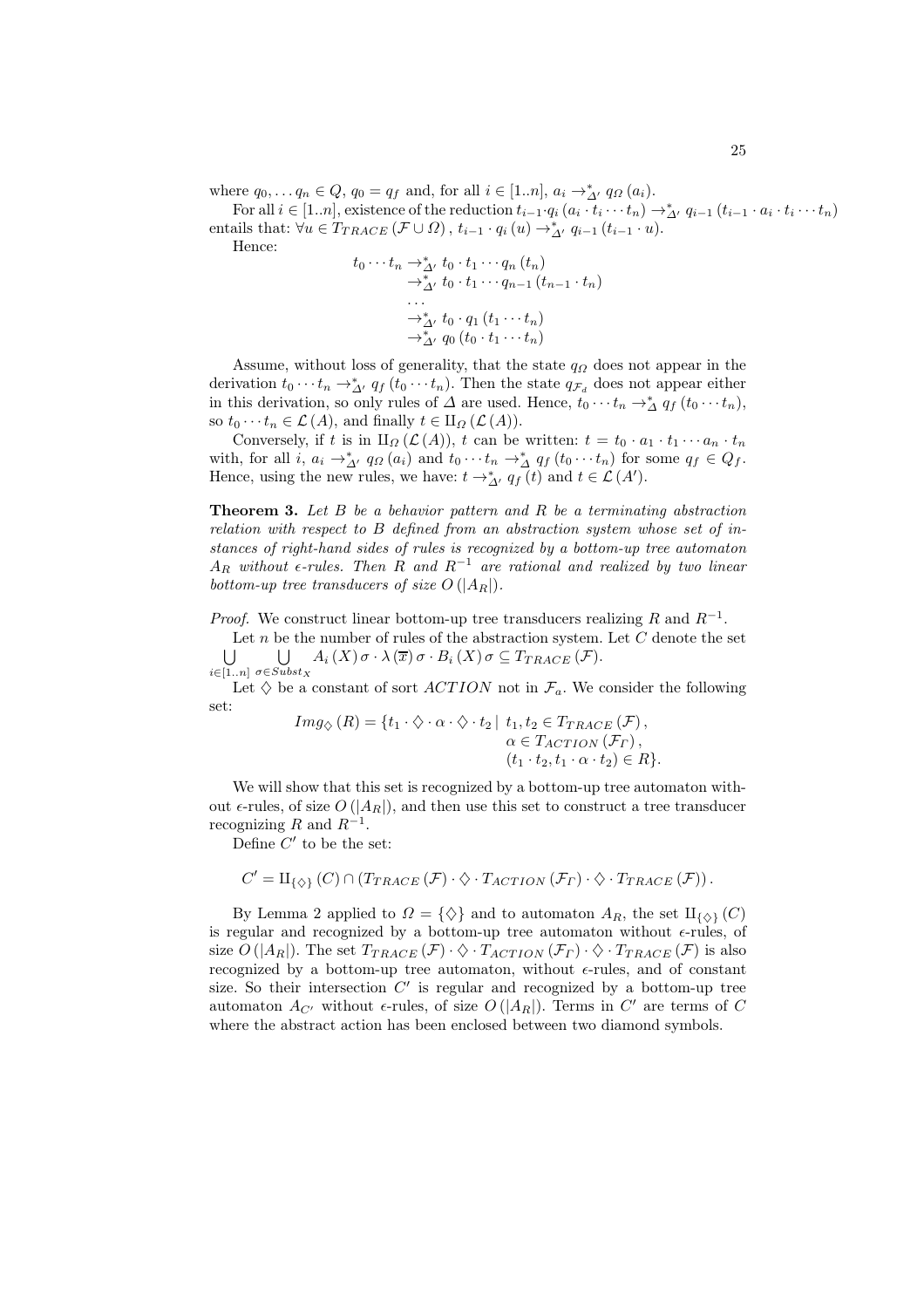Now, define  $C''$  to be the set

$$
C'' = \amalg_{\Gamma} (C') \cap (T_{TRACE}(\mathcal{F}) \cdot T_{ACTION}(\mathcal{F}_{\Sigma}) \cdot \diamondsuit \cdot T_{ACTION}(\mathcal{F}_{\Gamma}) \cdot \diamondsuit \cdot T_{TRACE}(\mathcal{F})).
$$

By Lemma 2 applied to  $\Omega = \Gamma$  and to automaton  $A_{C'}$ , the set  $\mathfrak{U}_{\Gamma}(C')$ is regular and recognized by a bottom-up tree automaton without  $\epsilon$ -rules, of size  $O(|A_R|)$ . The set  $T_{TRACE}(\mathcal{F}) \cdot T_{ACTION}(\mathcal{F}_{\Sigma}) \cdot \Diamond \cdot T_{ACTION}(\mathcal{F}_{\Gamma}) \cdot \Diamond \cdot$  $T_{TRACE}(\mathcal{F})$  is also recognized by a bottom-up tree automaton, without  $\epsilon$ -rules, and of constant size. So their intersection  $C''$  is regular and recognized by a bottom-up tree automaton  $A_{C}$ <sup>'</sup> without  $\epsilon$ -rules, of size  $O(|A_R|)$ .

Finally, we remove from  $C''$  the terms violating the terminating condition of Definition 6. We define  $C'''$  to be the set:

$$
C''' = C'' \setminus \bigcup_{\alpha \in T_{ACTION}(\mathcal{F}_\Gamma)} T_{TRACE}(\mathcal{F}) \cdot \diamondsuit \cdot \alpha \cdot \diamondsuit \cdot T_{TRACE}(\mathcal{F}_\Gamma) \cdot \alpha \cdot T_{TRACE}(\mathcal{F}).
$$

The set  $T_{ACTION}(\mathcal{F}_{\Gamma})$  is finite, so the set  $\bigcup_{\alpha \in T_{ACTION}(\mathcal{F}_\Gamma)} T_{TRACE}(\mathcal{F}) \cdot \Diamond \cdot \alpha \cdot$ 

 $\Diamond \cdot T_{TRACE}(\mathcal{F}_{\Gamma}) \cdot \alpha \cdot T_{TRACE}(\mathcal{F})$  is recognized by a tree automaton of constant size. Hence,  $C'''$  is regular, recognized by a bottom-up tree automaton without  $\epsilon$ -rules, of size  $O(|A_{C''}|) = O(|A_R|)$ , and it verifies:

$$
T_{TRACE}(\mathcal{F}) \cdot C''' \cdot T_{TRACE}(\mathcal{F}) = Img_{\diamondsuit}(R). \tag{2}
$$

Indeed, for all  $t_1, t_2 \in T_{TRACE}(\mathcal{F}), \alpha \in T_{ACTION}(\mathcal{F}_{\Gamma})$ :

$$
(t_1 \cdot t_2, t_1 \cdot \alpha \cdot t_2) \in R
$$
\n
$$
\Leftrightarrow
$$
\n
$$
\exists u_1, v_1, u_2, v_2 \in T_{TRACE}(\mathcal{F}), t_1 = u_1 \cdot v_1, t_2 = v_2 \cdot u_2,
$$
\n
$$
v_1|_{\Sigma} \cdot \alpha \cdot v_2|_{\Sigma} \in C, v_1 \in T_{TRACE}(\mathcal{F}) \cdot T_{ACTION}(\mathcal{F}_{\Sigma}),
$$
\n
$$
v_2 \notin T_{TRACE}(\mathcal{F}_{\Gamma}) \cdot \alpha \cdot T_{TRACE}(\mathcal{F})
$$
\n
$$
\Leftrightarrow
$$
\n
$$
\exists u_1, v_1, u_2, v_2 \in T_{TRACE}(\mathcal{F}), t_1 = u_1 \cdot v_1, t_2 = v_2 \cdot u_2,
$$
\n
$$
v_1|_{\Sigma} \cdot \Diamond \cdot \alpha \cdot \Diamond \cdot v_2|_{\Sigma} \in C', v_1 \in T_{TRACE}(\mathcal{F}) \cdot T_{ACTION}(\mathcal{F}_{\Sigma}),
$$
\n
$$
v_2 \notin T_{TRACE}(\mathcal{F}_{\Gamma}) \cdot \alpha \cdot T_{TRACE}(\mathcal{F})
$$
\n
$$
\Leftrightarrow
$$
\n
$$
\exists u_1, v_1, u_2, v_2 \in T_{TRACE}(\mathcal{F}), t_1 = u_1 \cdot v_1, t_2 = v_2 \cdot u_2,
$$
\n
$$
v_1 \cdot \Diamond \cdot \alpha \cdot \Diamond \cdot v_2 \in C'',
$$
\n
$$
\psi_2 \notin T_{TRACE}(\mathcal{F}_{\Gamma}) \cdot \alpha \cdot T_{TRACE}(\mathcal{F})
$$
\n
$$
\Leftrightarrow
$$
\n
$$
\exists u_1, v_1, u_2, v_2 \in T_{TRACE}(\mathcal{F}), t_1 = u_1 \cdot v_1, t_2 = v_2 \cdot u_2,
$$
\n
$$
v_1 \cdot \Diamond \cdot \alpha \cdot \Diamond \cdot v_2 \in C'''
$$
\n
$$
\Leftrightarrow
$$
\n
$$
t_1 \cdot \Diamond \cdot \alpha \cdot \Diamond \cdot t_2 \in T_{TRACE}(\mathcal{F}) \cdot C''' \cdot T_{TRACE}(\mathcal
$$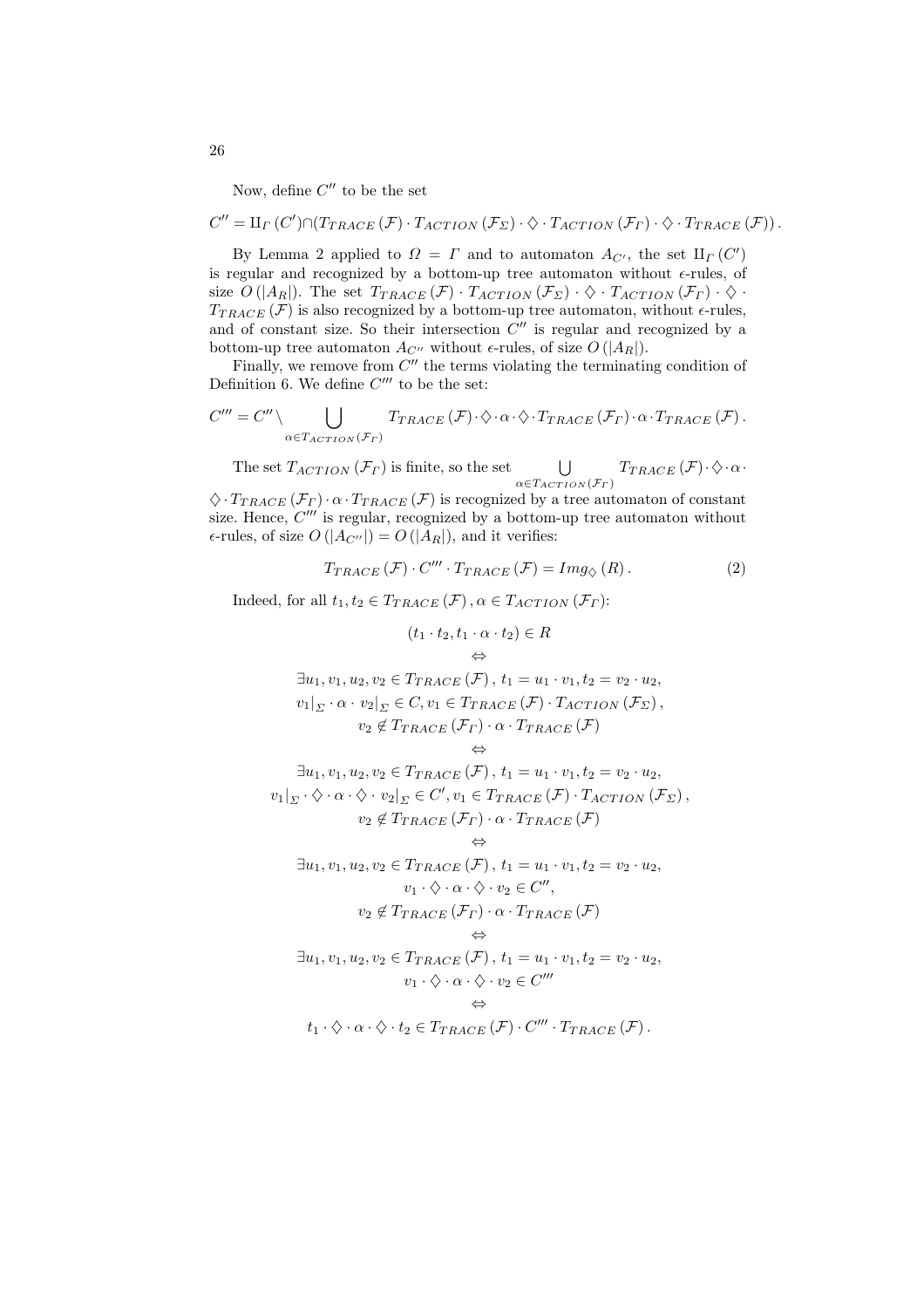We now define the transducers realizing R and  $R^{-1}$ . To that end, let's consider the relation  $T$  defined by:

$$
T = \{ (t \cdot t', t \cdot \Diamond \cdot \alpha \cdot \Diamond \cdot t'), \mid t, t' \in T_{TRACE}(\mathcal{F}), \alpha \in T_{ACTION}(\mathcal{F}_{\Gamma}) \}.
$$

Clearly, relations T and  $T^{-1}$  are rational and recognized by transducers  $\tau_T$  and  $\tau_{T^{-1}}$  of constant size.

The set  $T_{TRACE}(\mathcal{F})\cdot C''' \cdot T_{TRACE}(\mathcal{F})$  is recognized by a bottom-up tree automaton without  $\epsilon$ -rules, of size  $O(|A_R|)$ , so there exists a linear bottom-up tree transducer  $\tau_{C'''}$  realizing the relation  $\{(t,t) | t \in T_{TRACE}(\mathcal{F}) \cdot C''' \cdot T_{TRACE}(\mathcal{F})\}$ and of size  $O(|A_R|)$ .

Moreover, let  $\tau_{\diamond}$  be the linear bottom-up tree transducer on  $T_{TRACE}$  ( $\mathcal{F} \cup \{\diamondsuit\}$ ) realizing the projection on  $\Sigma \cup \Gamma$ , i.e. removing the diamond symbol, and  $\tau_{\diamond}$ -1 be the bottom-up tree transducer on  $T_{TRACE}(\mathcal{F} \cup {\{\&\}})$  inserting random diamonds on the ouput.  $\tau_{\Diamond}$  and  $\tau_{\Diamond^{-1}}$  are of constant size.

Then R is realized by the linear bottom-up tree transducer  $\tau_{\diamond} \circ \tau_{C'''} \circ \tau_T$ . Indeed, for all  $t_1, t_2 \in T_{TRACE}(\mathcal{F}), \alpha \in T_{ACTION}(\mathcal{F}_{\Gamma}),$  let  $t' = t_1 \cdot \Diamond \cdot \alpha \cdot \Diamond \cdot t_2$ , then:

$$
(t_1 \cdot t_2, t_1 \cdot \alpha \cdot t_2) \in R
$$
  
\n
$$
\Leftrightarrow
$$
  
\n
$$
t' = t_1 \cdot \Diamond \cdot \alpha \cdot \Diamond \cdot t_2 \in Img_{\Diamond}(R)
$$
  
\n
$$
\Leftrightarrow
$$
  
\nby (2)  
\n
$$
t' \in T_{TRACE}(\mathcal{F}) \cdot C''' \cdot T_{TRACE}(\mathcal{F})
$$
  
\n
$$
\Leftrightarrow
$$
  
\n
$$
(t_1 \cdot t_2, t') \in T, (t', t') \in R_{\tau_{C'''}} \text{ and } (t', t_1 \cdot \alpha \cdot t_2) \in R_{\tau_{\Diamond}} \Leftrightarrow
$$
  
\n
$$
(t_1 \cdot t_2, t_1 \cdot \alpha \cdot t_2) \in R_{\tau_{\Diamond} \circ \tau_{C'''} \circ \tau_T}.
$$

Similarly,  $R^{-1}$  is realized by the linear bottom-up tree transducer  $\tau_{T^{-1}} \circ \tau_{C'''} \circ$  $\tau_{\diamondsuit^{-1}}$ . Indeed:  $(R_{\tau_{\diamondsuit}})^{-1} = R_{\tau_{\diamondsuit^{-1}}}$  and  $(R_{\tau_{\circ C'''}})^{-1} = R_{\tau_{\circ'''}}$ , hence:

$$
R^{-1} = R_{\tau_{T^{-1}} \circ \tau_{C'''} \circ \tau_{\diamondsuit^{-1}}}.
$$

**Theorem 4.** Let R be a terminating abstraction relation, such that R and  $R^{-1}$ are rational. There exists a detection procedure deciding if  $L \models M$ , for any *regular set of traces* L *and for any regular malicious behavior* M *having the property of* (m, n)*-completeness for some positive integers* m *and* n*.*

*Proof.* Let's define  $M' = \pi_P^{-1} (T_{TRACE}(\mathcal{F}_\Gamma) \cdot M \cdot T_{TRACE}(\mathcal{F}_\Gamma))$ , where  $\pi_P^{-1}$  is the inverse of the projection on  $\Gamma$ .  $(m, n)$ -completeness of M can be restated as:

$$
\begin{aligned} L &\models M \\ &\Leftrightarrow \\ \exists t' \in R^{\leq m} \left( L \right), \, R^{\leq n} \left( t' \right) \subseteq M'. \end{aligned}
$$

Let's show that the right member of this equivalence is decidable.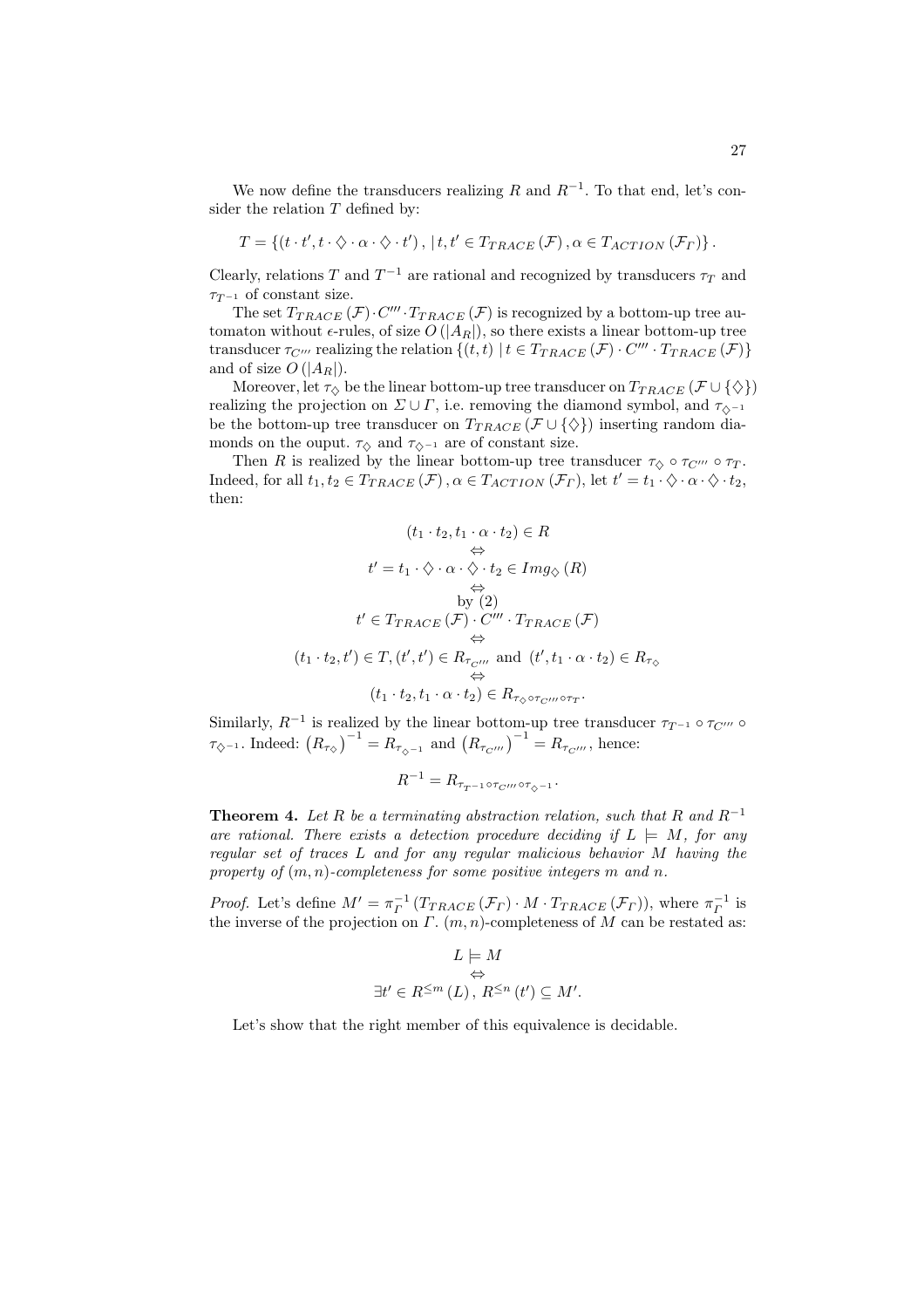Observe first that, for any set  $A \subseteq T_{TRACE}(\mathcal{F})$ , any term  $t \in T_{TRACE}(\mathcal{F})$ and any integer  $i \in \mathbb{N}$ , t can be rewritten by R into some term of A in i steps iff some term of A can be rewritten by  $R^{-1}$  into t in i steps:

$$
R^{i}(t) \cap A \neq \emptyset \Leftrightarrow t \in (R^{-1})^{i}(A) \qquad (1)
$$

Hence:

$$
R^{\leq n} (t') \subseteq M'
$$
\n
$$
\Leftrightarrow
$$
\n
$$
\neg (R^{\leq n} (t') \cap (T_{TRACE}(\mathcal{F}) \setminus M') \neq \emptyset)
$$
\n
$$
\Leftrightarrow
$$
\n
$$
\neg \left( \bigvee_{0 \leq i \leq n} (R^i (t') \cap (T_{TRACE}(\mathcal{F}) \setminus M')) \neq \emptyset \right)
$$
\n
$$
\Leftrightarrow
$$
\n
$$
\log(1)
$$
\n
$$
\neg \left( \bigvee_{0 \leq i \leq n} t' \in (R^{-1})^i (T_{TRACE}(\mathcal{F} \setminus M')) \right)
$$
\n
$$
\Leftrightarrow
$$
\n
$$
\neg (t' \in (R^{-1})^{\leq n} (T_{TRACE}(\mathcal{F} \setminus M')))
$$

Intuitively, this set  $(R^{-1})^{\leq n}$   $(T_{TRACE}(\mathcal{F} \setminus M'))$  represents the set of unreliably infected traces to avoid. Let's denote by  $M''$  its complement:  $M'' =$  $T_{TRACE}(\mathcal{F})\setminus (R^{-1})^{\leq n}$   $(T_{TRACE}(\mathcal{F})\setminus M')$ . So:

$$
R^{\leq n}(t') \subseteq M' \Leftrightarrow t' \in M''.
$$

The property of  $(m, n)$ -completeness can be restated as follows:

$$
L \models M
$$
  

$$
\Leftrightarrow
$$
  

$$
R^{\leq m} (L) \cap M'' \neq \emptyset.
$$

M is regular by hypothesis, so  $M'$  is regular too. Also,  $R^{-1}$  is rational so it preserves regularity, hence  $M''$  is regular. Similarly,  $R$  is rational and  $L$  is regular, so  $R^{\leq m}(L)$  is regular too, hence the decidability of detection.

We use the following lemmas to prove Theorem 5.

Lemma 3. *Let* τ *be a linear bottom-up tree transducer and let* A *be a linear bottom-up tree automaton.*  $\tau(\mathcal{L}(A))$  *is a regular tree language recognized by a linear bottom-up tree automaton of size*  $O(|\tau| \times |A|)$ *.*